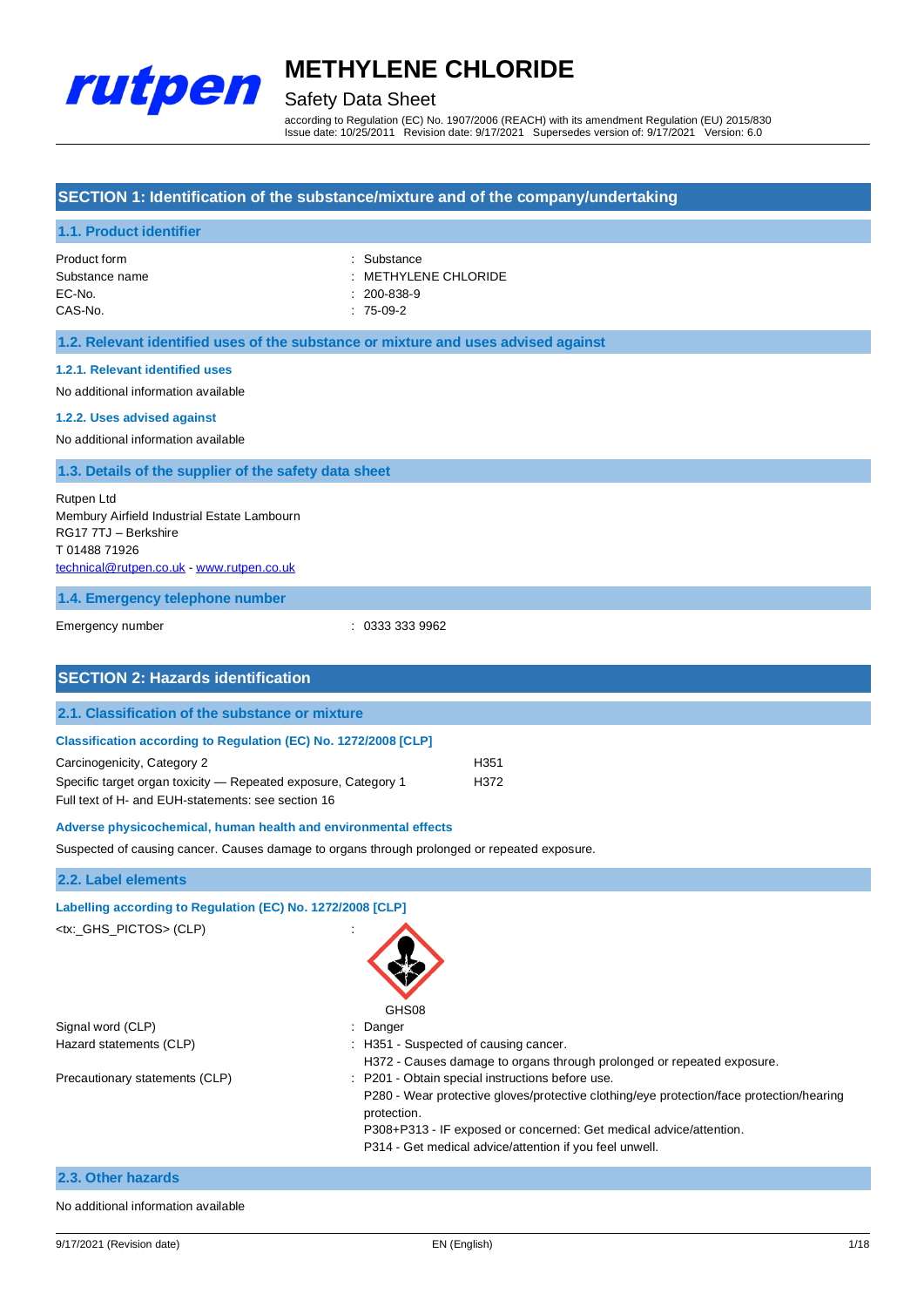### Safety Data Sheet

according to Regulation (EC) No. 1907/2006 (REACH) with its amendment Regulation (EU) 2015/830

### **SECTION 3: Composition/information on ingredients**

#### **3.1. Substances**

| $\therefore$ METHYLENE CHLORIDE |
|---------------------------------|
|                                 |
|                                 |
|                                 |

| <b>Name</b>     | <b>Product identifier</b>                                           | $\%$ | <b>Classification according to</b><br><b>Regulation (EC) No. 1272/2008</b><br><b>I</b> CLPI |
|-----------------|---------------------------------------------------------------------|------|---------------------------------------------------------------------------------------------|
| Dichloromethane | CAS-No.: 75-09-2<br>EC-No.: 200-838-9<br>EC Index-No.: 602-004-00-3 | 100  | Carc. 2, H351<br><b>STOT RE 1, H372</b>                                                     |

Full text of H- and EUH-statements: see section 16

#### **3.2. Mixtures**

Not applicable

| <b>SECTION 4: First aid measures</b>                             |                                                                  |  |
|------------------------------------------------------------------|------------------------------------------------------------------|--|
| 4.1. Description of first aid measures                           |                                                                  |  |
| First-aid measures general                                       | : IF exposed or concerned: Get medical advice/attention.         |  |
| First-aid measures after inhalation                              | : Remove person to fresh air and keep comfortable for breathing. |  |
| First-aid measures after skin contact                            | : Wash skin with plenty of water.                                |  |
| First-aid measures after eye contact                             | : Rinse eyes with water as a precaution.                         |  |
| First-aid measures after ingestion                               | : Call a poison center or a doctor if you feel unwell.           |  |
| 4.2. Most important symptoms and effects, both acute and delayed |                                                                  |  |

No additional information available

**4.3. Indication of any immediate medical attention and special treatment needed**

Treat symptomatically.

| <b>SECTION 5: Firefighting measures</b>                    |                                                                                                                                           |  |  |
|------------------------------------------------------------|-------------------------------------------------------------------------------------------------------------------------------------------|--|--|
| 5.1. Extinguishing media                                   |                                                                                                                                           |  |  |
| Suitable extinguishing media                               | : Water spray. Dry powder. Foam. Carbon dioxide.                                                                                          |  |  |
| 5.2. Special hazards arising from the substance or mixture |                                                                                                                                           |  |  |
| Hazardous decomposition products in case of fire           | : Toxic fumes may be released.                                                                                                            |  |  |
| 5.3. Advice for firefighters                               |                                                                                                                                           |  |  |
| Protection during firefighting                             | Do not attempt to take action without suitable protective equipment. Self-contained<br>breathing apparatus. Complete protective clothing. |  |  |

| <b>SECTION 6: Accidental release measures</b>                            |
|--------------------------------------------------------------------------|
| 6.1. Personal precautions, protective equipment and emergency procedures |
| CAA Fax new emergency percennel                                          |

### **6.1.1. For non-emergency personnel**

Emergency procedures **in the spillage area.** Do not breathe dust/fume/gas/mist/vapours/spray.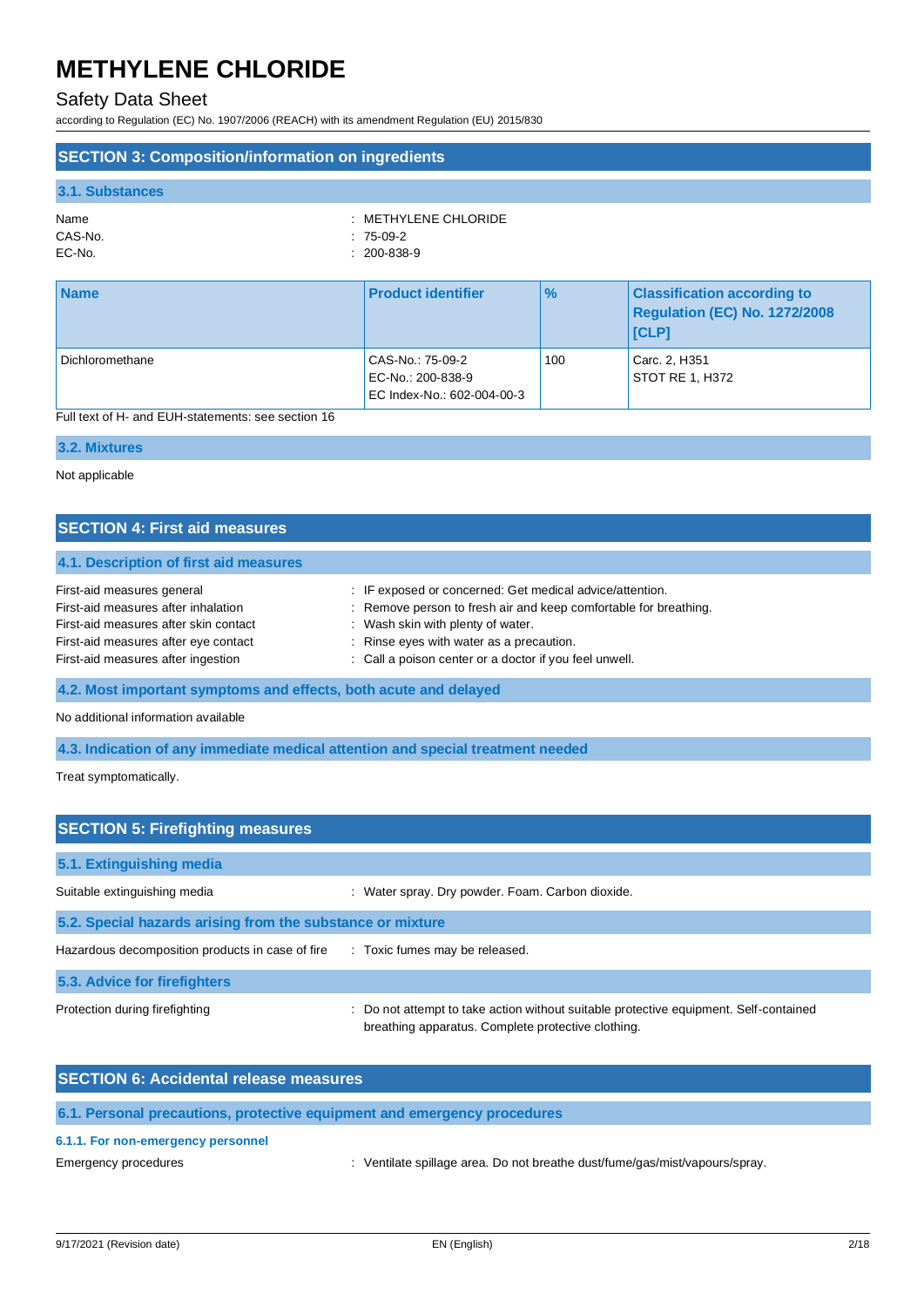### Safety Data Sheet

according to Regulation (EC) No. 1907/2006 (REACH) with its amendment Regulation (EU) 2015/830

| 6.1.2. For emergency responders                           |                                                                                                                                                                                   |  |
|-----------------------------------------------------------|-----------------------------------------------------------------------------------------------------------------------------------------------------------------------------------|--|
| Protective equipment                                      | : Do not attempt to take action without suitable protective equipment. For further information<br>refer to section 8: "Exposure controls/personal protection".                    |  |
| <b>6.2. Environmental precautions</b>                     |                                                                                                                                                                                   |  |
| Avoid release to the environment.                         |                                                                                                                                                                                   |  |
| 6.3. Methods and material for containment and cleaning up |                                                                                                                                                                                   |  |
| Methods for cleaning up<br>Other information              | : Take up liquid spill into absorbent material. Notify authorities if product enters sewers or<br>public waters.<br>Dispose of materials or solid residues at an authorized site. |  |
| 6.4. Reference to other sections                          |                                                                                                                                                                                   |  |
| For further information refer to section 13.              |                                                                                                                                                                                   |  |

| <b>SECTION 7: Handling and storage</b>                            |                                                                                                                                                                                                                                                                                                                                                              |
|-------------------------------------------------------------------|--------------------------------------------------------------------------------------------------------------------------------------------------------------------------------------------------------------------------------------------------------------------------------------------------------------------------------------------------------------|
| 7.1. Precautions for safe handling                                |                                                                                                                                                                                                                                                                                                                                                              |
| Precautions for safe handling<br>Hygiene measures                 | Ensure good ventilation of the work station. Obtain special instructions before use. Do not<br>÷<br>handle until all safety precautions have been read and understood. Wear personal<br>protective equipment. Do not breathe dust/fume/gas/mist/vapours/spray.<br>: Do not eat, drink or smoke when using this product. Always wash hands after handling the |
|                                                                   | product.                                                                                                                                                                                                                                                                                                                                                     |
| 7.2. Conditions for safe storage, including any incompatibilities |                                                                                                                                                                                                                                                                                                                                                              |
| Storage conditions                                                | Store locked up. Store in a well-ventilated place. Keep cool.                                                                                                                                                                                                                                                                                                |
| 7.3. Specific end use(s)                                          |                                                                                                                                                                                                                                                                                                                                                              |

No additional information available

### **SECTION 8: Exposure controls/personal protection**

### **8.1. Control parameters**

### **8.1.1 National occupational exposure and biological limit values**

| Dichloromethane (75-09-2)                                 |                                                                                                                                                       |  |
|-----------------------------------------------------------|-------------------------------------------------------------------------------------------------------------------------------------------------------|--|
| <b>EU - Indicative Occupational Exposure Limit (IOEL)</b> |                                                                                                                                                       |  |
| Local name                                                | Methylene chloride; Dichloromethane                                                                                                                   |  |
| <b>IOEL TWA</b>                                           | $353$ mg/m <sup>3</sup>                                                                                                                               |  |
| <b>IOEL STEL</b>                                          | 706 mg/m <sup>3</sup>                                                                                                                                 |  |
| IOEL STEL [ppm]                                           | $200$ ppm                                                                                                                                             |  |
| Remark                                                    | Skin                                                                                                                                                  |  |
| Regulatory reference                                      | COMMISSION DIRECTIVE (EU) 2017/164                                                                                                                    |  |
| <b>EU - Biological Limit Value (BLV)</b>                  |                                                                                                                                                       |  |
| Local name                                                | Methylene chloride                                                                                                                                    |  |
| <b>BLV</b>                                                | 4 % Parameter: COHb - Medium: Blood<br>0.3 mg/l Parameter: methylene chloride - Medium: urine<br>1 mg/l Parameter: methylene chloride - Medium: blood |  |
| Regulatory reference                                      | SCOEL List of recommended health-based BLVs and BGVs                                                                                                  |  |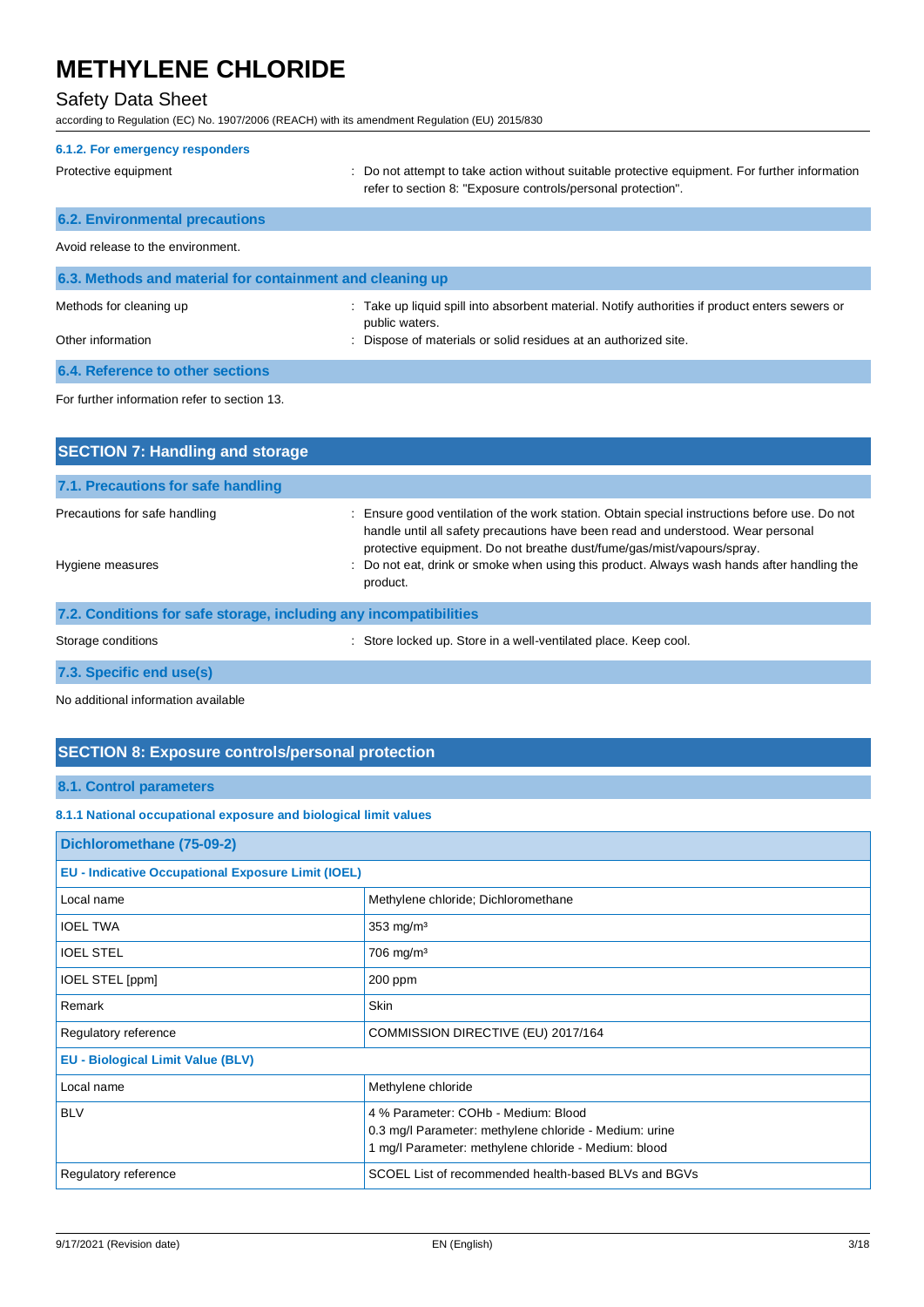### Safety Data Sheet

| Dichloromethane (75-09-2)                      |                                                                                                                                                                                                                                                                                                                                                                                                                                                                                                                               |  |
|------------------------------------------------|-------------------------------------------------------------------------------------------------------------------------------------------------------------------------------------------------------------------------------------------------------------------------------------------------------------------------------------------------------------------------------------------------------------------------------------------------------------------------------------------------------------------------------|--|
| <b>Austria - Occupational Exposure Limits</b>  |                                                                                                                                                                                                                                                                                                                                                                                                                                                                                                                               |  |
| Local name                                     | Dichlormethan (R 30)                                                                                                                                                                                                                                                                                                                                                                                                                                                                                                          |  |
| MAK (OEL TWA)                                  | 175 mg/m $3$                                                                                                                                                                                                                                                                                                                                                                                                                                                                                                                  |  |
| MAK (OEL TWA) [ppm]                            | 50 ppm                                                                                                                                                                                                                                                                                                                                                                                                                                                                                                                        |  |
| MAK (OEL STEL)                                 | 700 mg/m <sup>3</sup> (2x 30(Miw) min)                                                                                                                                                                                                                                                                                                                                                                                                                                                                                        |  |
| MAK (OEL STEL) [ppm]                           | 200 ppm (2x 30(Miw) min)                                                                                                                                                                                                                                                                                                                                                                                                                                                                                                      |  |
| Remark                                         | H. Krebserzeugend: III B                                                                                                                                                                                                                                                                                                                                                                                                                                                                                                      |  |
| Regulatory reference                           | BGBI. II Nr. 238/2018                                                                                                                                                                                                                                                                                                                                                                                                                                                                                                         |  |
| <b>Belgium - Occupational Exposure Limits</b>  |                                                                                                                                                                                                                                                                                                                                                                                                                                                                                                                               |  |
| Local name                                     | Chlorure de méthylène (Dichlorométhane) # Methyleenchloride                                                                                                                                                                                                                                                                                                                                                                                                                                                                   |  |
| <b>OEL TWA</b>                                 | 177 mg/m $3$                                                                                                                                                                                                                                                                                                                                                                                                                                                                                                                  |  |
| OEL TWA [ppm]                                  | 50 ppm                                                                                                                                                                                                                                                                                                                                                                                                                                                                                                                        |  |
| <b>OEL STEL</b>                                | 706 mg/m <sup>3</sup>                                                                                                                                                                                                                                                                                                                                                                                                                                                                                                         |  |
| OEL STEL [ppm]                                 | 200 ppm                                                                                                                                                                                                                                                                                                                                                                                                                                                                                                                       |  |
| Remark                                         | D: la mention "D" signifie que la résorption de l'agent, via la peau, les muqueuses ou les<br>yeux, constitue une partie importante de l'exposition totale. Cette résorption peut se faire<br>tant par contact direct que par présence de l'agent dans l'air. # D: de vermelding "D"<br>betekent dat de opname van het agens via de huid, de slijmvliezen of de ogen een<br>belangrijk deel van de totale blootstelling vormt. Deze opname kan het gevolg zijn van<br>zowel direct contact als zijn aanwezigheid in de lucht. |  |
| Regulatory reference                           | Koninklijk besluit/Arrêté royal 19/11/2020                                                                                                                                                                                                                                                                                                                                                                                                                                                                                    |  |
| <b>Bulgaria - Occupational Exposure Limits</b> |                                                                                                                                                                                                                                                                                                                                                                                                                                                                                                                               |  |
| Local name                                     | Метилен хлорид; дихлорметан                                                                                                                                                                                                                                                                                                                                                                                                                                                                                                   |  |
| <b>OEL TWA</b>                                 | $353$ mg/m <sup>3</sup>                                                                                                                                                                                                                                                                                                                                                                                                                                                                                                       |  |
| OEL TWA [ppm]                                  | 100 ppm                                                                                                                                                                                                                                                                                                                                                                                                                                                                                                                       |  |
| OEL STEL                                       | 706 mg/m <sup>3</sup>                                                                                                                                                                                                                                                                                                                                                                                                                                                                                                         |  |
| OEL STEL [ppm]                                 | 200 ppm                                                                                                                                                                                                                                                                                                                                                                                                                                                                                                                       |  |
| Remark                                         | Кожа (възможна е значителна резорбция чрез кожата); • (Химични агенти, за които<br>са определени гранични стойности във въздуха на работната среда за Европейската<br>общност)                                                                                                                                                                                                                                                                                                                                                |  |
| Regulatory reference                           | Наредба № 13 от 30.12.2003 г. за защита на работещите от рискове, свързани с<br>експозиция на химични агенти при работа (изм. и доп. ДВ. бр. 47 от 2021 г., в сила от<br>04.06.2021 г.)                                                                                                                                                                                                                                                                                                                                       |  |
| <b>Croatia - Occupational Exposure Limits</b>  |                                                                                                                                                                                                                                                                                                                                                                                                                                                                                                                               |  |
| Local name                                     | Diklorometan; metilen klorid                                                                                                                                                                                                                                                                                                                                                                                                                                                                                                  |  |
| GVI (OEL TWA) [1]                              | $353$ mg/m <sup>3</sup>                                                                                                                                                                                                                                                                                                                                                                                                                                                                                                       |  |
| GVI (OEL TWA) [2]                              | $100$ ppm                                                                                                                                                                                                                                                                                                                                                                                                                                                                                                                     |  |
| KGVI (OEL STEL)                                | 706 mg/m <sup>3</sup>                                                                                                                                                                                                                                                                                                                                                                                                                                                                                                         |  |
| KGVI (OEL STEL) [ppm]                          | 200 ppm                                                                                                                                                                                                                                                                                                                                                                                                                                                                                                                       |  |
| Remark                                         | Direktiva: 2017/164/EU. Napomena: Koža (razvrstana kao tvar koja nadražuje kožu<br>(H315))                                                                                                                                                                                                                                                                                                                                                                                                                                    |  |
| Regulatory reference                           | Pravilnik o izmjenama i dopunama Pravilnika o graničnim vrijednostima izloženosti<br>opasnim tvarima pri radu i o biološkim graničnim vrijednostima (NN 1/2021)                                                                                                                                                                                                                                                                                                                                                               |  |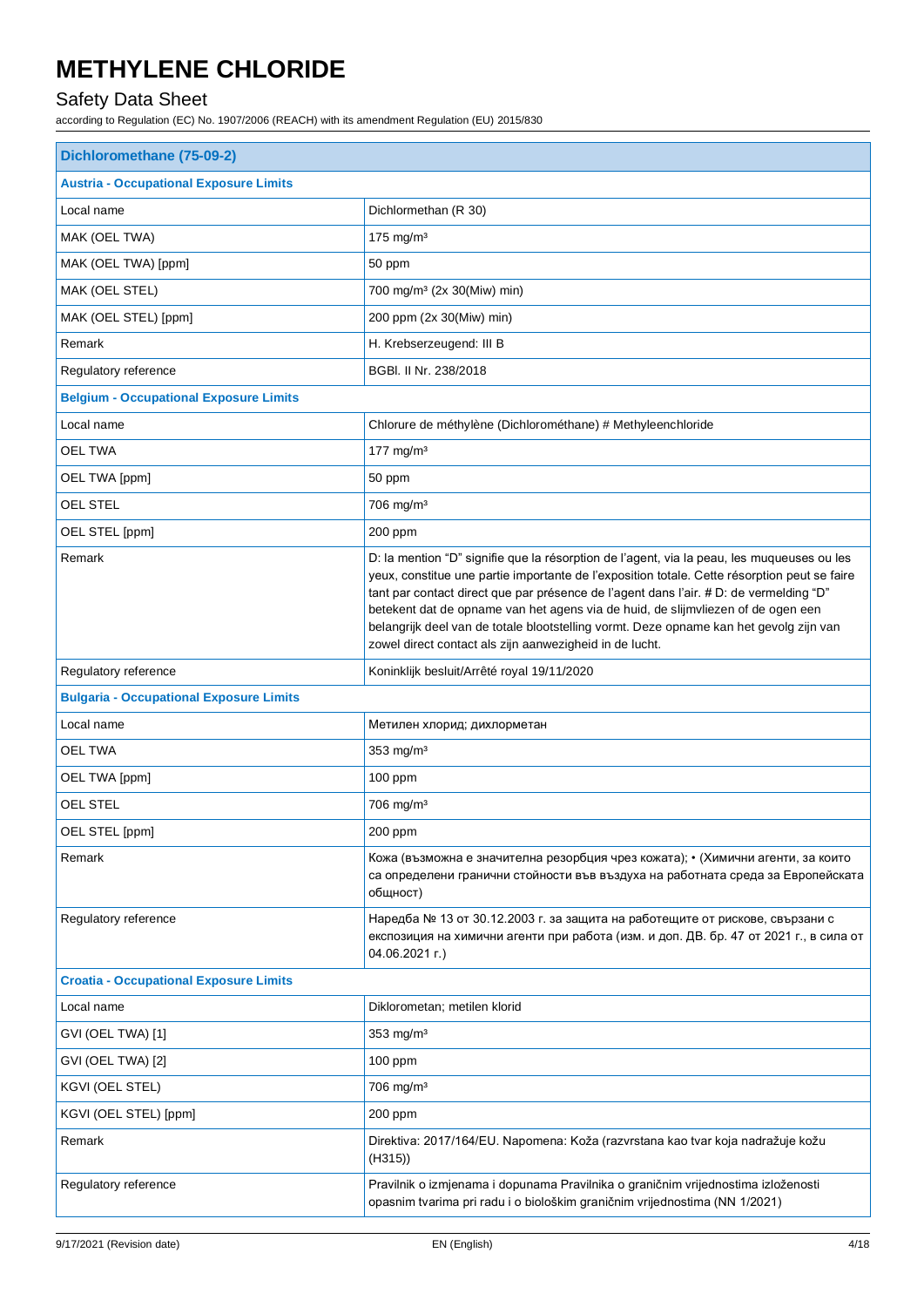### Safety Data Sheet

| Dichloromethane (75-09-2)                            |                                                                                                                                                                                                                                                                                                                                                                                                                                                                                                                                                                                                                                                                                                     |  |
|------------------------------------------------------|-----------------------------------------------------------------------------------------------------------------------------------------------------------------------------------------------------------------------------------------------------------------------------------------------------------------------------------------------------------------------------------------------------------------------------------------------------------------------------------------------------------------------------------------------------------------------------------------------------------------------------------------------------------------------------------------------------|--|
| <b>Croatia - Biological limit values</b>             |                                                                                                                                                                                                                                                                                                                                                                                                                                                                                                                                                                                                                                                                                                     |  |
| Local name                                           | Diklorometan (metilen klorid)                                                                                                                                                                                                                                                                                                                                                                                                                                                                                                                                                                                                                                                                       |  |
| <b>BLV</b>                                           | 9.42 µmol/l Karakteristični pokazatelj: diklorometan - Biološki uzorak: krv - Vrijeme<br>uzorkovanja: na kraju radne smjene<br>800 µg/l Karakteristični pokazatelj: diklorometan - Biološki uzorak: krv - Vrijeme<br>uzorkovanja: na kraju radne smjene<br>3.5 µmol/l Karakteristični pokazatelj: diklorometan - Biološki uzorak: mokraća - Vrijeme<br>uzorkovanja: na kraju radne smjene<br>0.3 mg/l Karakteristični pokazatelj: diklorometan - Biološki uzorak: mokraća - Vrijeme<br>uzorkovanja: na kraju radne smjene<br>0.04 Karakteristični pokazatelj: karboksihemoglobin - Biološki uzorak: krv - Vrijeme<br>uzorkovanja: na kraju radne smjene - Napomena: pušenje značajno povisuje nalaz |  |
| Regulatory reference                                 | Pravilnik o izmjenama i dopunama Pravilnika o graničnim vrijednostima izloženosti<br>opasnim tvarima pri radu i o biološkim graničnim vrijednostima (NN 91/2018)                                                                                                                                                                                                                                                                                                                                                                                                                                                                                                                                    |  |
| <b>Czech Republic - Occupational Exposure Limits</b> |                                                                                                                                                                                                                                                                                                                                                                                                                                                                                                                                                                                                                                                                                                     |  |
| Local name                                           | Dichlormethan (Methylenchlorid)                                                                                                                                                                                                                                                                                                                                                                                                                                                                                                                                                                                                                                                                     |  |
| PEL (OEL TWA)                                        | 200 mg/m <sup>3</sup>                                                                                                                                                                                                                                                                                                                                                                                                                                                                                                                                                                                                                                                                               |  |
| PEL (OEL TWA) [ppm]                                  | 57 ppm                                                                                                                                                                                                                                                                                                                                                                                                                                                                                                                                                                                                                                                                                              |  |
| NPK-P (OEL Ceiling)                                  | $500$ mg/m <sup>3</sup>                                                                                                                                                                                                                                                                                                                                                                                                                                                                                                                                                                                                                                                                             |  |
| NPK-P (OEL Ceiling) [ppm]                            | 141.5 ppm                                                                                                                                                                                                                                                                                                                                                                                                                                                                                                                                                                                                                                                                                           |  |
| Remark                                               | D - při expozici se významně uplatňuje pronikání faktoru kůží.                                                                                                                                                                                                                                                                                                                                                                                                                                                                                                                                                                                                                                      |  |
| Regulatory reference                                 | Nařízení vlády č. 361/2007 Sb. (Předpis 195/2021 Sb.)                                                                                                                                                                                                                                                                                                                                                                                                                                                                                                                                                                                                                                               |  |
| <b>Denmark - Occupational Exposure Limits</b>        |                                                                                                                                                                                                                                                                                                                                                                                                                                                                                                                                                                                                                                                                                                     |  |
| Local name                                           | Dichlormethan (Methylenchlorid)                                                                                                                                                                                                                                                                                                                                                                                                                                                                                                                                                                                                                                                                     |  |
| OEL TWA [1]                                          | 122 mg/m $3$                                                                                                                                                                                                                                                                                                                                                                                                                                                                                                                                                                                                                                                                                        |  |
| OEL TWA [2]                                          | 35 ppm                                                                                                                                                                                                                                                                                                                                                                                                                                                                                                                                                                                                                                                                                              |  |
| Remark                                               | E (betyder, at stoffet har en EF-grænseværdi); H (betyder, at stoffet kan optages gennem<br>huden); K (betyder, at stoffet anses for at kunne være kræftfremkaldende)                                                                                                                                                                                                                                                                                                                                                                                                                                                                                                                               |  |
| Regulatory reference                                 | BEK nr 1426 af 28. juni 2021                                                                                                                                                                                                                                                                                                                                                                                                                                                                                                                                                                                                                                                                        |  |
| <b>Estonia - Occupational Exposure Limits</b>        |                                                                                                                                                                                                                                                                                                                                                                                                                                                                                                                                                                                                                                                                                                     |  |
| Local name                                           | Diklorometaan (metüleenkloriid, MEK)                                                                                                                                                                                                                                                                                                                                                                                                                                                                                                                                                                                                                                                                |  |
| <b>OEL TWA</b>                                       | 120 mg/m $3$                                                                                                                                                                                                                                                                                                                                                                                                                                                                                                                                                                                                                                                                                        |  |
| OEL TWA [ppm]                                        | 35 ppm                                                                                                                                                                                                                                                                                                                                                                                                                                                                                                                                                                                                                                                                                              |  |
| <b>OEL STEL</b>                                      | $250$ mg/m <sup>3</sup>                                                                                                                                                                                                                                                                                                                                                                                                                                                                                                                                                                                                                                                                             |  |
| OEL STEL [ppm]                                       | 70 ppm                                                                                                                                                                                                                                                                                                                                                                                                                                                                                                                                                                                                                                                                                              |  |
| Remark                                               | A (Naha kaudu kergesti imenduv aine), C (Kantserogeenne aine)                                                                                                                                                                                                                                                                                                                                                                                                                                                                                                                                                                                                                                       |  |
| Regulatory reference                                 | Vabariigi Valitsuse 20. märtsi 2001. a määruse nr 105 (RT I, 17.10.2019, 2); Vabariigi<br>Valitsuse 10. märtsi 2019. a määruse nr 84                                                                                                                                                                                                                                                                                                                                                                                                                                                                                                                                                                |  |
| <b>France - Occupational Exposure Limits</b>         |                                                                                                                                                                                                                                                                                                                                                                                                                                                                                                                                                                                                                                                                                                     |  |
| Local name                                           | Dichlorométhane (Chlorure de méthylène)                                                                                                                                                                                                                                                                                                                                                                                                                                                                                                                                                                                                                                                             |  |
| VME (OEL TWA)                                        | 178 mg/m $3$                                                                                                                                                                                                                                                                                                                                                                                                                                                                                                                                                                                                                                                                                        |  |
| VME (OEL TWA) [ppm]                                  | 50 ppm                                                                                                                                                                                                                                                                                                                                                                                                                                                                                                                                                                                                                                                                                              |  |
| VLE (OEL Ceiling/STEL)                               | 356 mg/m <sup>3</sup>                                                                                                                                                                                                                                                                                                                                                                                                                                                                                                                                                                                                                                                                               |  |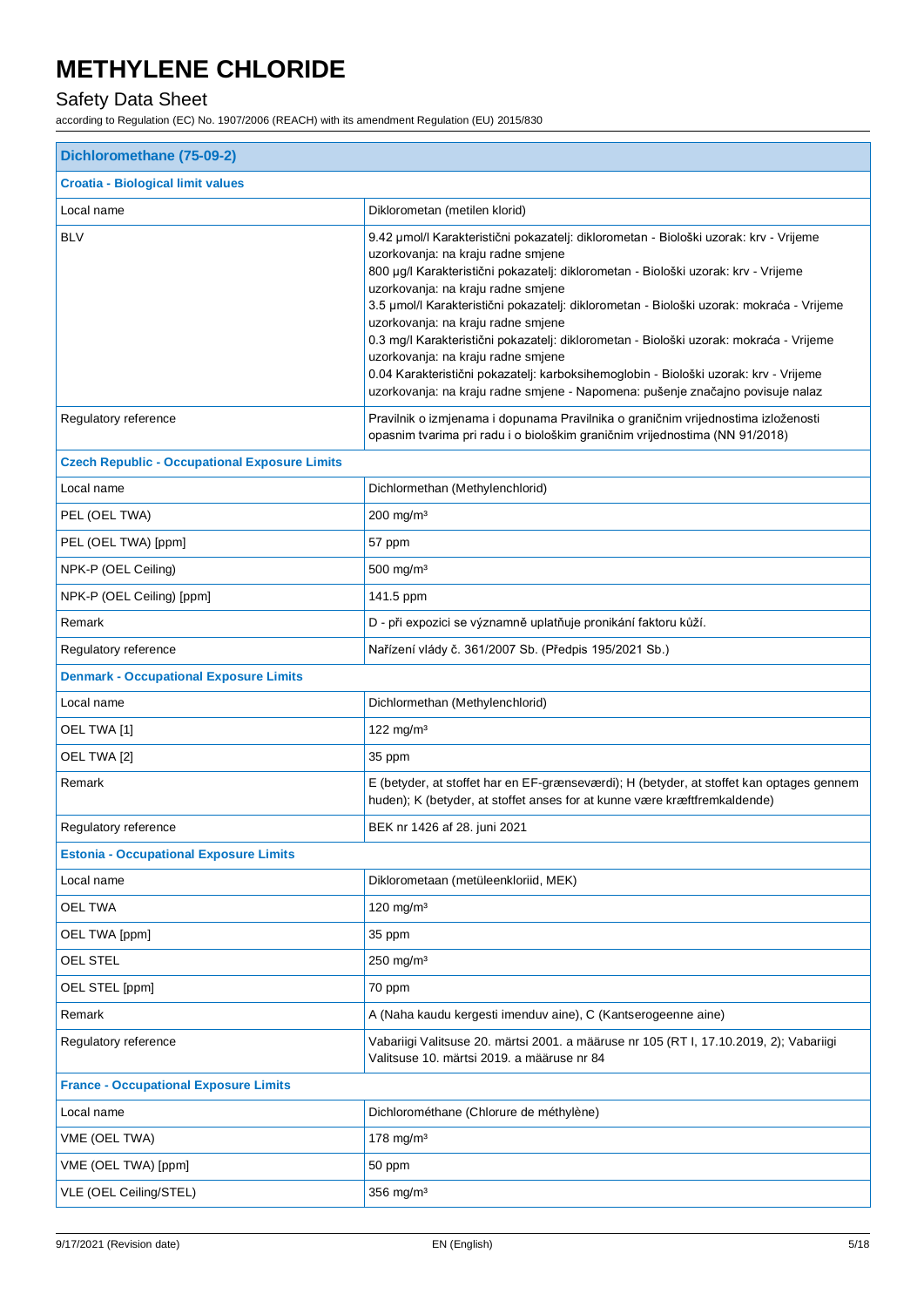### Safety Data Sheet

| VLE (OEL Ceiling/STEL) [ppm]<br>100 ppm<br>Remark<br>Valeurs règlementaires contraignantes; risque de pénétration percutanée<br>Regulatory reference<br>Article R4412-149 du Code du travail (réf.: INRS ED 984, 2016; Décret n° 2019-1487;<br>Décret n° 2020-1546; Décret n°2021-434)<br><b>Germany - Occupational Exposure Limits (TRGS 900)</b><br>Dichlormethan<br>Local name<br>180 mg/m <sup>3</sup><br>AGW (OEL TWA) [1]<br>AGW (OEL TWA) [2]<br>50 ppm<br>Peak exposure limitation factor<br>2(II)<br>Remark<br>DFG - Senatskommission zur Prüfung gesundheitsschädlicher Arbeitsstoffe der DFG<br>(MAK-Kommission); H - hautresorptiv; Z - Ein Risiko der Fruchtschädigung kann auch bei<br>Einhaltung des AGW und des BGW nicht ausgeschlossen werden<br>Regulatory reference<br>TRGS900<br><b>Germany - Biological limit values (TRGS 903)</b><br>Dichlormethan<br>Local name<br>500 µg/l Parameter: Dichlormethan - Untersuchungsmaterial: B = Vollblut -<br>Biological limit value<br>Probenahmezeitpunkt: g) unmittelbar nach Exposition - Festlegung/Begründung: 11/2016<br>DFG<br>Regulatory reference<br><b>TRGS 903</b><br><b>Gibraltar - Occupational Exposure Limits</b><br>Local name<br>Methylene chloride; Dichloromethane<br><b>OEL TWA</b><br>353 mg/m <sup>3</sup><br>OEL TWA [ppm]<br>$100$ ppm<br><b>OEL STEL</b><br>706 mg/m <sup>3</sup><br>OEL STEL [ppm]<br>200 ppm<br>Remark<br>Skin<br>Regulatory reference<br>Factories (Control of Chemical Agents at Work) Regulations 2003 (LN. 2018/181)<br><b>Greece - Occupational Exposure Limits</b><br>Local name<br>Μεθυλενοχλωρίδιο (Διχλωρομεθάνιο)<br><b>OEL TWA</b><br>353 mg/m <sup>3</sup><br>OEL TWA [ppm]<br>100 ppm<br>OEL STEL<br>706 mg/m <sup>3</sup><br>OEL STEL [ppm]<br>200 ppm<br>Remark<br>Η ένδειξη «δέρμα» στις οριακές τιμές επαγγελματικής έκθεσης επισημαίνει το ενδεχόμενο<br>σημαντικής διείσδυσης μέσω του δέρματος.<br>Π.Δ. 82/2018 - Προστασία της υγείας των εργαζομένων που εκτίθενται σε ορισμένους<br>Regulatory reference<br>χημικούς παράγοντες κατά τη διάρκεια της εργασίας τους<br><b>Hungary - Occupational Exposure Limits</b><br>DIKLÓRMETÁN (metilén-klorid)<br>Local name<br>353 mg/m <sup>3</sup><br>AK (OEL TWA)<br>706 mg/m <sup>3</sup><br>CK (OEL STEL) | Dichloromethane (75-09-2) |  |  |
|------------------------------------------------------------------------------------------------------------------------------------------------------------------------------------------------------------------------------------------------------------------------------------------------------------------------------------------------------------------------------------------------------------------------------------------------------------------------------------------------------------------------------------------------------------------------------------------------------------------------------------------------------------------------------------------------------------------------------------------------------------------------------------------------------------------------------------------------------------------------------------------------------------------------------------------------------------------------------------------------------------------------------------------------------------------------------------------------------------------------------------------------------------------------------------------------------------------------------------------------------------------------------------------------------------------------------------------------------------------------------------------------------------------------------------------------------------------------------------------------------------------------------------------------------------------------------------------------------------------------------------------------------------------------------------------------------------------------------------------------------------------------------------------------------------------------------------------------------------------------------------------------------------------------------------------------------------------------------------------------------------------------------------------------------------------------------------------------------------------------------------------------------------------------------------------------------------------------------------------------------------------------------------|---------------------------|--|--|
|                                                                                                                                                                                                                                                                                                                                                                                                                                                                                                                                                                                                                                                                                                                                                                                                                                                                                                                                                                                                                                                                                                                                                                                                                                                                                                                                                                                                                                                                                                                                                                                                                                                                                                                                                                                                                                                                                                                                                                                                                                                                                                                                                                                                                                                                                    |                           |  |  |
|                                                                                                                                                                                                                                                                                                                                                                                                                                                                                                                                                                                                                                                                                                                                                                                                                                                                                                                                                                                                                                                                                                                                                                                                                                                                                                                                                                                                                                                                                                                                                                                                                                                                                                                                                                                                                                                                                                                                                                                                                                                                                                                                                                                                                                                                                    |                           |  |  |
|                                                                                                                                                                                                                                                                                                                                                                                                                                                                                                                                                                                                                                                                                                                                                                                                                                                                                                                                                                                                                                                                                                                                                                                                                                                                                                                                                                                                                                                                                                                                                                                                                                                                                                                                                                                                                                                                                                                                                                                                                                                                                                                                                                                                                                                                                    |                           |  |  |
|                                                                                                                                                                                                                                                                                                                                                                                                                                                                                                                                                                                                                                                                                                                                                                                                                                                                                                                                                                                                                                                                                                                                                                                                                                                                                                                                                                                                                                                                                                                                                                                                                                                                                                                                                                                                                                                                                                                                                                                                                                                                                                                                                                                                                                                                                    |                           |  |  |
|                                                                                                                                                                                                                                                                                                                                                                                                                                                                                                                                                                                                                                                                                                                                                                                                                                                                                                                                                                                                                                                                                                                                                                                                                                                                                                                                                                                                                                                                                                                                                                                                                                                                                                                                                                                                                                                                                                                                                                                                                                                                                                                                                                                                                                                                                    |                           |  |  |
|                                                                                                                                                                                                                                                                                                                                                                                                                                                                                                                                                                                                                                                                                                                                                                                                                                                                                                                                                                                                                                                                                                                                                                                                                                                                                                                                                                                                                                                                                                                                                                                                                                                                                                                                                                                                                                                                                                                                                                                                                                                                                                                                                                                                                                                                                    |                           |  |  |
|                                                                                                                                                                                                                                                                                                                                                                                                                                                                                                                                                                                                                                                                                                                                                                                                                                                                                                                                                                                                                                                                                                                                                                                                                                                                                                                                                                                                                                                                                                                                                                                                                                                                                                                                                                                                                                                                                                                                                                                                                                                                                                                                                                                                                                                                                    |                           |  |  |
|                                                                                                                                                                                                                                                                                                                                                                                                                                                                                                                                                                                                                                                                                                                                                                                                                                                                                                                                                                                                                                                                                                                                                                                                                                                                                                                                                                                                                                                                                                                                                                                                                                                                                                                                                                                                                                                                                                                                                                                                                                                                                                                                                                                                                                                                                    |                           |  |  |
|                                                                                                                                                                                                                                                                                                                                                                                                                                                                                                                                                                                                                                                                                                                                                                                                                                                                                                                                                                                                                                                                                                                                                                                                                                                                                                                                                                                                                                                                                                                                                                                                                                                                                                                                                                                                                                                                                                                                                                                                                                                                                                                                                                                                                                                                                    |                           |  |  |
|                                                                                                                                                                                                                                                                                                                                                                                                                                                                                                                                                                                                                                                                                                                                                                                                                                                                                                                                                                                                                                                                                                                                                                                                                                                                                                                                                                                                                                                                                                                                                                                                                                                                                                                                                                                                                                                                                                                                                                                                                                                                                                                                                                                                                                                                                    |                           |  |  |
|                                                                                                                                                                                                                                                                                                                                                                                                                                                                                                                                                                                                                                                                                                                                                                                                                                                                                                                                                                                                                                                                                                                                                                                                                                                                                                                                                                                                                                                                                                                                                                                                                                                                                                                                                                                                                                                                                                                                                                                                                                                                                                                                                                                                                                                                                    |                           |  |  |
|                                                                                                                                                                                                                                                                                                                                                                                                                                                                                                                                                                                                                                                                                                                                                                                                                                                                                                                                                                                                                                                                                                                                                                                                                                                                                                                                                                                                                                                                                                                                                                                                                                                                                                                                                                                                                                                                                                                                                                                                                                                                                                                                                                                                                                                                                    |                           |  |  |
|                                                                                                                                                                                                                                                                                                                                                                                                                                                                                                                                                                                                                                                                                                                                                                                                                                                                                                                                                                                                                                                                                                                                                                                                                                                                                                                                                                                                                                                                                                                                                                                                                                                                                                                                                                                                                                                                                                                                                                                                                                                                                                                                                                                                                                                                                    |                           |  |  |
|                                                                                                                                                                                                                                                                                                                                                                                                                                                                                                                                                                                                                                                                                                                                                                                                                                                                                                                                                                                                                                                                                                                                                                                                                                                                                                                                                                                                                                                                                                                                                                                                                                                                                                                                                                                                                                                                                                                                                                                                                                                                                                                                                                                                                                                                                    |                           |  |  |
|                                                                                                                                                                                                                                                                                                                                                                                                                                                                                                                                                                                                                                                                                                                                                                                                                                                                                                                                                                                                                                                                                                                                                                                                                                                                                                                                                                                                                                                                                                                                                                                                                                                                                                                                                                                                                                                                                                                                                                                                                                                                                                                                                                                                                                                                                    |                           |  |  |
|                                                                                                                                                                                                                                                                                                                                                                                                                                                                                                                                                                                                                                                                                                                                                                                                                                                                                                                                                                                                                                                                                                                                                                                                                                                                                                                                                                                                                                                                                                                                                                                                                                                                                                                                                                                                                                                                                                                                                                                                                                                                                                                                                                                                                                                                                    |                           |  |  |
|                                                                                                                                                                                                                                                                                                                                                                                                                                                                                                                                                                                                                                                                                                                                                                                                                                                                                                                                                                                                                                                                                                                                                                                                                                                                                                                                                                                                                                                                                                                                                                                                                                                                                                                                                                                                                                                                                                                                                                                                                                                                                                                                                                                                                                                                                    |                           |  |  |
|                                                                                                                                                                                                                                                                                                                                                                                                                                                                                                                                                                                                                                                                                                                                                                                                                                                                                                                                                                                                                                                                                                                                                                                                                                                                                                                                                                                                                                                                                                                                                                                                                                                                                                                                                                                                                                                                                                                                                                                                                                                                                                                                                                                                                                                                                    |                           |  |  |
|                                                                                                                                                                                                                                                                                                                                                                                                                                                                                                                                                                                                                                                                                                                                                                                                                                                                                                                                                                                                                                                                                                                                                                                                                                                                                                                                                                                                                                                                                                                                                                                                                                                                                                                                                                                                                                                                                                                                                                                                                                                                                                                                                                                                                                                                                    |                           |  |  |
|                                                                                                                                                                                                                                                                                                                                                                                                                                                                                                                                                                                                                                                                                                                                                                                                                                                                                                                                                                                                                                                                                                                                                                                                                                                                                                                                                                                                                                                                                                                                                                                                                                                                                                                                                                                                                                                                                                                                                                                                                                                                                                                                                                                                                                                                                    |                           |  |  |
|                                                                                                                                                                                                                                                                                                                                                                                                                                                                                                                                                                                                                                                                                                                                                                                                                                                                                                                                                                                                                                                                                                                                                                                                                                                                                                                                                                                                                                                                                                                                                                                                                                                                                                                                                                                                                                                                                                                                                                                                                                                                                                                                                                                                                                                                                    |                           |  |  |
|                                                                                                                                                                                                                                                                                                                                                                                                                                                                                                                                                                                                                                                                                                                                                                                                                                                                                                                                                                                                                                                                                                                                                                                                                                                                                                                                                                                                                                                                                                                                                                                                                                                                                                                                                                                                                                                                                                                                                                                                                                                                                                                                                                                                                                                                                    |                           |  |  |
|                                                                                                                                                                                                                                                                                                                                                                                                                                                                                                                                                                                                                                                                                                                                                                                                                                                                                                                                                                                                                                                                                                                                                                                                                                                                                                                                                                                                                                                                                                                                                                                                                                                                                                                                                                                                                                                                                                                                                                                                                                                                                                                                                                                                                                                                                    |                           |  |  |
|                                                                                                                                                                                                                                                                                                                                                                                                                                                                                                                                                                                                                                                                                                                                                                                                                                                                                                                                                                                                                                                                                                                                                                                                                                                                                                                                                                                                                                                                                                                                                                                                                                                                                                                                                                                                                                                                                                                                                                                                                                                                                                                                                                                                                                                                                    |                           |  |  |
|                                                                                                                                                                                                                                                                                                                                                                                                                                                                                                                                                                                                                                                                                                                                                                                                                                                                                                                                                                                                                                                                                                                                                                                                                                                                                                                                                                                                                                                                                                                                                                                                                                                                                                                                                                                                                                                                                                                                                                                                                                                                                                                                                                                                                                                                                    |                           |  |  |
|                                                                                                                                                                                                                                                                                                                                                                                                                                                                                                                                                                                                                                                                                                                                                                                                                                                                                                                                                                                                                                                                                                                                                                                                                                                                                                                                                                                                                                                                                                                                                                                                                                                                                                                                                                                                                                                                                                                                                                                                                                                                                                                                                                                                                                                                                    |                           |  |  |
|                                                                                                                                                                                                                                                                                                                                                                                                                                                                                                                                                                                                                                                                                                                                                                                                                                                                                                                                                                                                                                                                                                                                                                                                                                                                                                                                                                                                                                                                                                                                                                                                                                                                                                                                                                                                                                                                                                                                                                                                                                                                                                                                                                                                                                                                                    |                           |  |  |
|                                                                                                                                                                                                                                                                                                                                                                                                                                                                                                                                                                                                                                                                                                                                                                                                                                                                                                                                                                                                                                                                                                                                                                                                                                                                                                                                                                                                                                                                                                                                                                                                                                                                                                                                                                                                                                                                                                                                                                                                                                                                                                                                                                                                                                                                                    |                           |  |  |
|                                                                                                                                                                                                                                                                                                                                                                                                                                                                                                                                                                                                                                                                                                                                                                                                                                                                                                                                                                                                                                                                                                                                                                                                                                                                                                                                                                                                                                                                                                                                                                                                                                                                                                                                                                                                                                                                                                                                                                                                                                                                                                                                                                                                                                                                                    |                           |  |  |
|                                                                                                                                                                                                                                                                                                                                                                                                                                                                                                                                                                                                                                                                                                                                                                                                                                                                                                                                                                                                                                                                                                                                                                                                                                                                                                                                                                                                                                                                                                                                                                                                                                                                                                                                                                                                                                                                                                                                                                                                                                                                                                                                                                                                                                                                                    |                           |  |  |
|                                                                                                                                                                                                                                                                                                                                                                                                                                                                                                                                                                                                                                                                                                                                                                                                                                                                                                                                                                                                                                                                                                                                                                                                                                                                                                                                                                                                                                                                                                                                                                                                                                                                                                                                                                                                                                                                                                                                                                                                                                                                                                                                                                                                                                                                                    |                           |  |  |
|                                                                                                                                                                                                                                                                                                                                                                                                                                                                                                                                                                                                                                                                                                                                                                                                                                                                                                                                                                                                                                                                                                                                                                                                                                                                                                                                                                                                                                                                                                                                                                                                                                                                                                                                                                                                                                                                                                                                                                                                                                                                                                                                                                                                                                                                                    |                           |  |  |
|                                                                                                                                                                                                                                                                                                                                                                                                                                                                                                                                                                                                                                                                                                                                                                                                                                                                                                                                                                                                                                                                                                                                                                                                                                                                                                                                                                                                                                                                                                                                                                                                                                                                                                                                                                                                                                                                                                                                                                                                                                                                                                                                                                                                                                                                                    |                           |  |  |
|                                                                                                                                                                                                                                                                                                                                                                                                                                                                                                                                                                                                                                                                                                                                                                                                                                                                                                                                                                                                                                                                                                                                                                                                                                                                                                                                                                                                                                                                                                                                                                                                                                                                                                                                                                                                                                                                                                                                                                                                                                                                                                                                                                                                                                                                                    |                           |  |  |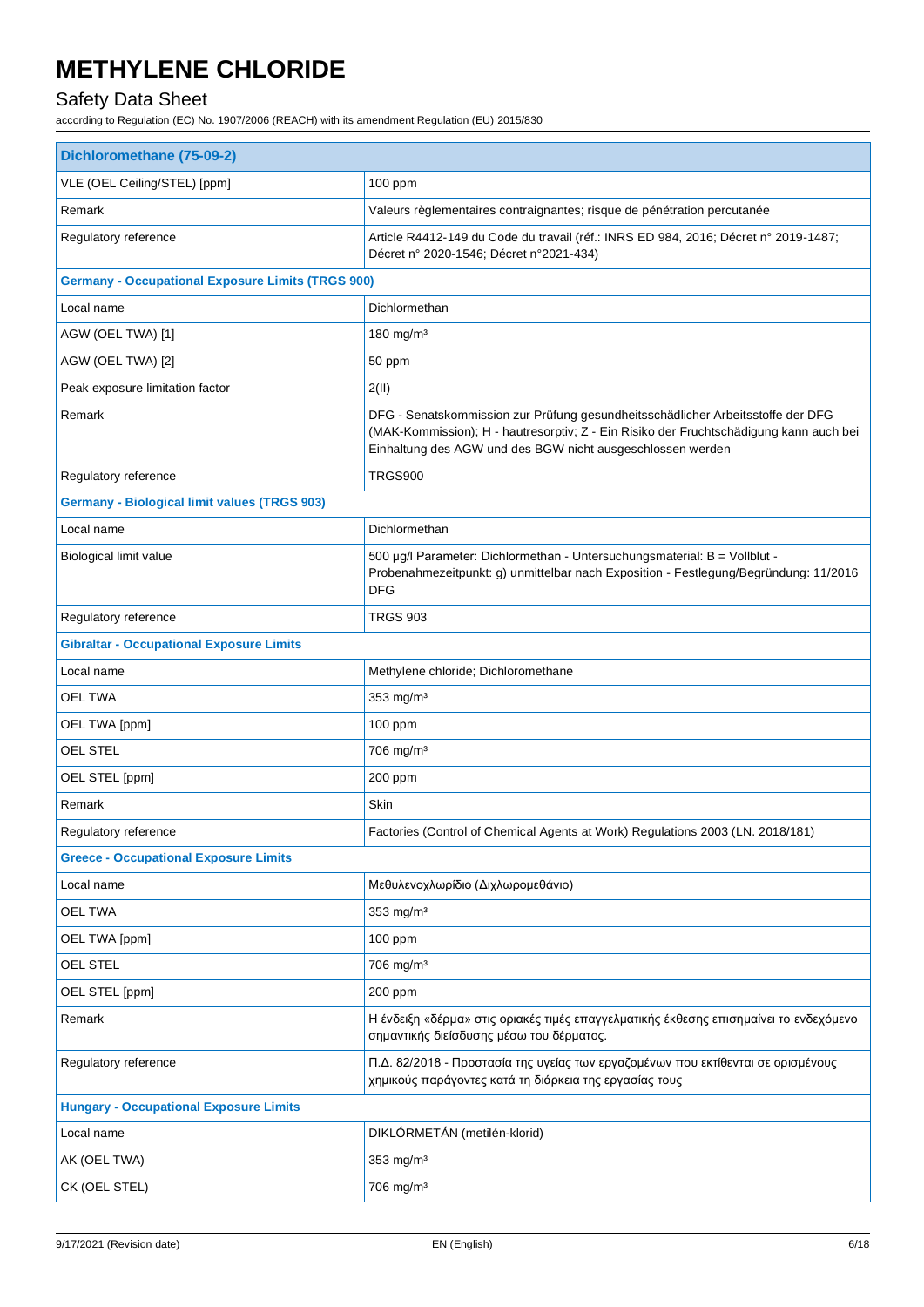### Safety Data Sheet

| Dichloromethane (75-09-2)                                                                                                                                                                                                                                                  |  |  |
|----------------------------------------------------------------------------------------------------------------------------------------------------------------------------------------------------------------------------------------------------------------------------|--|--|
| b (Bőrön át is felszívódik); EU4 (2017/164 EU irányelvben közölt érték); R+T (Azok az<br>anyagok, amelyek RÖVID és TARTÓS expozíciója is egészségkárosodást okoz)                                                                                                          |  |  |
| 5/2020. (II. 6.) ITM rendelet - A kémiai kóroki tényezők hatásának kitett munkavállalók<br>egészségének és biztonságának védelméről                                                                                                                                        |  |  |
|                                                                                                                                                                                                                                                                            |  |  |
| Diklórmetán                                                                                                                                                                                                                                                                |  |  |
| 0.3 mg/l Biológiai expozíciós (hatás) mutató: Diklórmetán - Biológiai minta: vizeletben -<br>Mintavétel ideje: m.v. (műszak végén)<br>3.5 µmol/l Biológiai expozíciós (hatás) mutató: Diklórmetán - Biológiai minta: vizeletben -<br>Mintavétel ideje: m.v. (műszak végén) |  |  |
| 5/2020. (II. 6.) ITM rendelet - A kémiai kóroki tényezők hatásának kitett munkavállalók<br>egészségének és biztonságának védelméről                                                                                                                                        |  |  |
|                                                                                                                                                                                                                                                                            |  |  |
| Dichloromethane [Methylene chloride]                                                                                                                                                                                                                                       |  |  |
| $353$ mg/m <sup>3</sup>                                                                                                                                                                                                                                                    |  |  |
| $100$ ppm                                                                                                                                                                                                                                                                  |  |  |
| 706 mg/m <sup>3</sup>                                                                                                                                                                                                                                                      |  |  |
| 200 ppm                                                                                                                                                                                                                                                                    |  |  |
| IOELV (Indicative Occupational Exposure Limit Values), Sk (Substances which have the<br>capacity to penetrate intact skin when they come in contact with it, and be absorbed into<br>the body)                                                                             |  |  |
| Chemical Agents Code of Practice 2021                                                                                                                                                                                                                                      |  |  |
|                                                                                                                                                                                                                                                                            |  |  |
| Metilēnhlorīds (dihlormetāns)                                                                                                                                                                                                                                              |  |  |
| 120 mg/m $3$                                                                                                                                                                                                                                                               |  |  |
| 34 ppm                                                                                                                                                                                                                                                                     |  |  |
| 150 mg/m $3$                                                                                                                                                                                                                                                               |  |  |
| 42 ppm                                                                                                                                                                                                                                                                     |  |  |
| Āda                                                                                                                                                                                                                                                                        |  |  |
| Ministru kabineta 2007. gada 15. maija noteikumiem Nr. 325                                                                                                                                                                                                                 |  |  |
| <b>Lithuania - Occupational Exposure Limits</b>                                                                                                                                                                                                                            |  |  |
| Metileno chloridas                                                                                                                                                                                                                                                         |  |  |
| 120 mg/m $3$                                                                                                                                                                                                                                                               |  |  |
| 35 ppm                                                                                                                                                                                                                                                                     |  |  |
| 250 mg/m <sup>3</sup>                                                                                                                                                                                                                                                      |  |  |
| 70 ppm                                                                                                                                                                                                                                                                     |  |  |
| K (kancerogeninis poveikis); O (medžiaga į organizmą gali prasiskverbti pro nepažeistą<br>odą); Ozono sluoksnį ardanti medžiaga. Naudojimas ribojamas.                                                                                                                     |  |  |
| LIETUVOS HIGIENOS NORMA HN 23:2011 (Nr. V-695/A1-272, 2018-06-12)                                                                                                                                                                                                          |  |  |
| <b>Luxembourg - Occupational Exposure Limits</b>                                                                                                                                                                                                                           |  |  |
| Chlorure de méthylène ; Di-chlorométhane                                                                                                                                                                                                                                   |  |  |
| 353 mg/m <sup>3</sup>                                                                                                                                                                                                                                                      |  |  |
|                                                                                                                                                                                                                                                                            |  |  |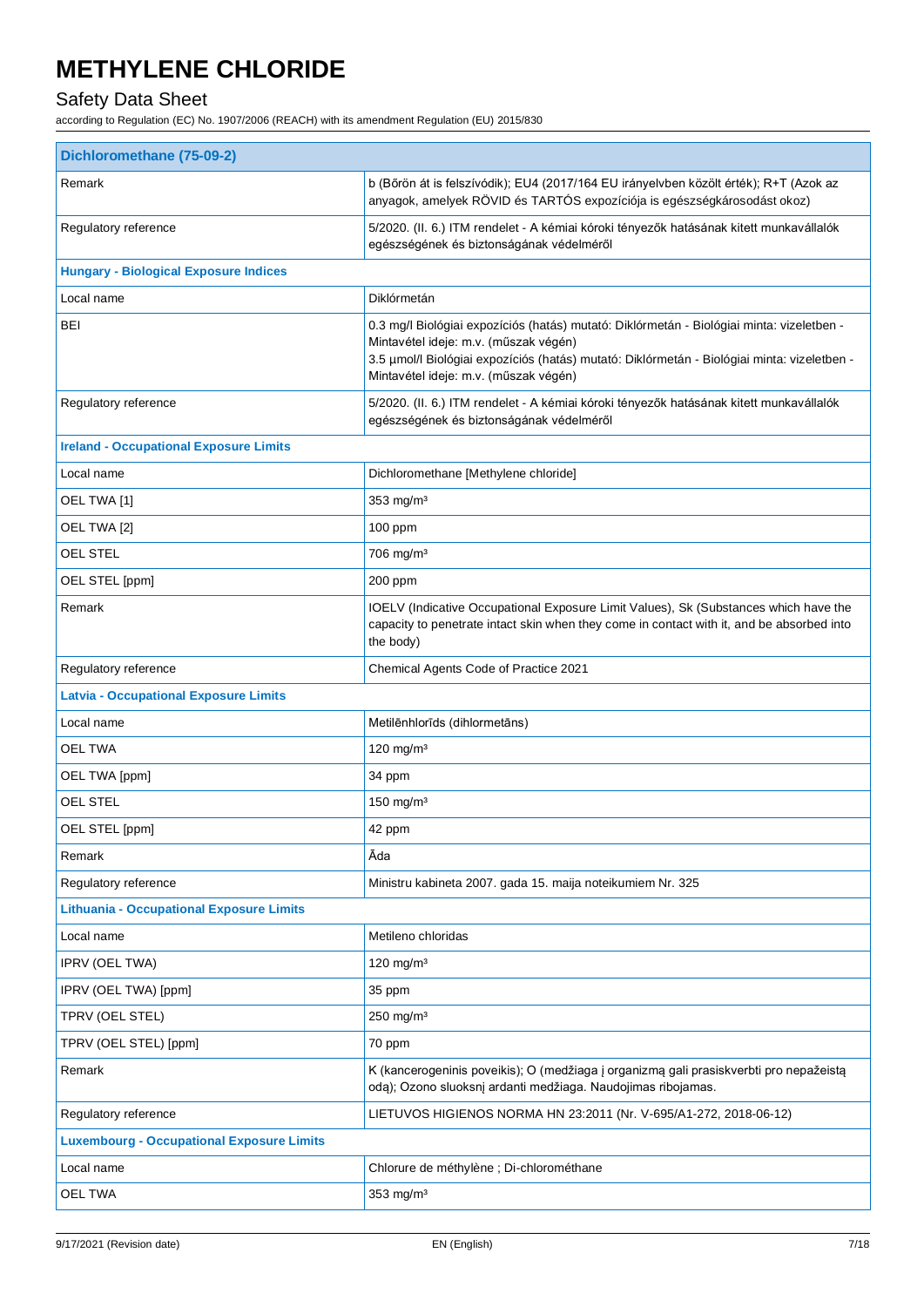### Safety Data Sheet

| OEL TWA [ppm]<br>100 ppm<br><b>OEL STEL</b><br>706 mg/m <sup>3</sup><br>OEL STEL [ppm]<br>200 ppm<br>Remark<br>Peau<br>Mémorial A Nº 226 de 2021 concernant la protection de la sécurité et de la santé des<br>Regulatory reference<br>salariés contre les risques liés à des agents chimiques sur le lieu de travail<br><b>Malta - Occupational Exposure Limits</b><br>Local name<br>Methylene chloride; Dichloromethane<br><b>OEL TWA</b><br>353 mg/m <sup>3</sup><br>OEL TWA [ppm]<br>$100$ ppm<br>OEL STEL<br>706 mg/m <sup>3</sup><br>OEL STEL [ppm]<br>200 ppm<br>Skin # Gilda<br>Remark<br>Regulatory reference<br>S.L.424.24 - Chemical Agents at Work Regulations (L.N.57 of 2018)<br><b>Netherlands - Occupational Exposure Limits</b><br>Local name<br>Methyleenchloride (dichloormethaan)<br>TGG-8u (OEL TWA)<br>353 mg/m <sup>3</sup><br>TGG-15min (OEL STEL)<br>706 mg/m <sup>3</sup><br>Remark<br>H (Huidopname) Stoffen die relatief gemakkelijk door de huid kunnen worden opgenomen,<br>hetgeen een substantiële bijdrage kan betekenen aan de totale inwendige blootstelling,<br>hebben in de lijst een H-aanduiding. Bij deze stoffen moeten naast maatregelen tegen<br>inademing ook adequate maatregelen ter voorkoming van huidcontact worden genomen.<br>Regulatory reference<br>Arbeidsomstandighedenregeling 2021<br><b>Poland - Occupational Exposure Limits</b><br>Dichlorometan<br>Local name<br>NDS (OEL TWA)<br>$88 \text{ mg/m}^3$<br>NDSCh (OEL STEL)<br>353 mg/m <sup>3</sup><br>Skóra (Oznakowanie substancji notacją "skóra" oznacza, że wchłanianie substancji przez<br>Remark<br>skórę może być tak samo istotne jak przy narażeniu drogą oddechową).<br>Dz. U. 2018 poz. 1286<br>Regulatory reference<br><b>Portugal - Occupational Exposure Limits</b><br>Local name<br>Diclorometano<br>OEL TWA [ppm]<br>50 ppm<br>Remark<br>A3 (Agente carcinogénico confirmado nos animais de laboratorio con relevância<br>desconhecida no Homem); IBE (Índice biológico de exposição)<br>Regulatory reference<br>Norma Portuguesa NP 1796:2014<br><b>Portugal - Biological Exposure Indices</b><br>Local name<br>Diclorometano<br>BEI<br>0.3 mg/l Parâmetro: Diclorometano - Meio: urina - Momento da amostragem: Fim do turno<br>- Notaçao: Sq (Semi quantitativo)<br>Regulatory reference<br>Norma Portuguesa NP 1796:2014 | Dichloromethane (75-09-2) |  |  |
|-----------------------------------------------------------------------------------------------------------------------------------------------------------------------------------------------------------------------------------------------------------------------------------------------------------------------------------------------------------------------------------------------------------------------------------------------------------------------------------------------------------------------------------------------------------------------------------------------------------------------------------------------------------------------------------------------------------------------------------------------------------------------------------------------------------------------------------------------------------------------------------------------------------------------------------------------------------------------------------------------------------------------------------------------------------------------------------------------------------------------------------------------------------------------------------------------------------------------------------------------------------------------------------------------------------------------------------------------------------------------------------------------------------------------------------------------------------------------------------------------------------------------------------------------------------------------------------------------------------------------------------------------------------------------------------------------------------------------------------------------------------------------------------------------------------------------------------------------------------------------------------------------------------------------------------------------------------------------------------------------------------------------------------------------------------------------------------------------------------------------------------------------------------------------------------------------------------------------------------------------------------------------------------------------------------------------------------------------------------|---------------------------|--|--|
|                                                                                                                                                                                                                                                                                                                                                                                                                                                                                                                                                                                                                                                                                                                                                                                                                                                                                                                                                                                                                                                                                                                                                                                                                                                                                                                                                                                                                                                                                                                                                                                                                                                                                                                                                                                                                                                                                                                                                                                                                                                                                                                                                                                                                                                                                                                                                           |                           |  |  |
|                                                                                                                                                                                                                                                                                                                                                                                                                                                                                                                                                                                                                                                                                                                                                                                                                                                                                                                                                                                                                                                                                                                                                                                                                                                                                                                                                                                                                                                                                                                                                                                                                                                                                                                                                                                                                                                                                                                                                                                                                                                                                                                                                                                                                                                                                                                                                           |                           |  |  |
|                                                                                                                                                                                                                                                                                                                                                                                                                                                                                                                                                                                                                                                                                                                                                                                                                                                                                                                                                                                                                                                                                                                                                                                                                                                                                                                                                                                                                                                                                                                                                                                                                                                                                                                                                                                                                                                                                                                                                                                                                                                                                                                                                                                                                                                                                                                                                           |                           |  |  |
|                                                                                                                                                                                                                                                                                                                                                                                                                                                                                                                                                                                                                                                                                                                                                                                                                                                                                                                                                                                                                                                                                                                                                                                                                                                                                                                                                                                                                                                                                                                                                                                                                                                                                                                                                                                                                                                                                                                                                                                                                                                                                                                                                                                                                                                                                                                                                           |                           |  |  |
|                                                                                                                                                                                                                                                                                                                                                                                                                                                                                                                                                                                                                                                                                                                                                                                                                                                                                                                                                                                                                                                                                                                                                                                                                                                                                                                                                                                                                                                                                                                                                                                                                                                                                                                                                                                                                                                                                                                                                                                                                                                                                                                                                                                                                                                                                                                                                           |                           |  |  |
|                                                                                                                                                                                                                                                                                                                                                                                                                                                                                                                                                                                                                                                                                                                                                                                                                                                                                                                                                                                                                                                                                                                                                                                                                                                                                                                                                                                                                                                                                                                                                                                                                                                                                                                                                                                                                                                                                                                                                                                                                                                                                                                                                                                                                                                                                                                                                           |                           |  |  |
|                                                                                                                                                                                                                                                                                                                                                                                                                                                                                                                                                                                                                                                                                                                                                                                                                                                                                                                                                                                                                                                                                                                                                                                                                                                                                                                                                                                                                                                                                                                                                                                                                                                                                                                                                                                                                                                                                                                                                                                                                                                                                                                                                                                                                                                                                                                                                           |                           |  |  |
|                                                                                                                                                                                                                                                                                                                                                                                                                                                                                                                                                                                                                                                                                                                                                                                                                                                                                                                                                                                                                                                                                                                                                                                                                                                                                                                                                                                                                                                                                                                                                                                                                                                                                                                                                                                                                                                                                                                                                                                                                                                                                                                                                                                                                                                                                                                                                           |                           |  |  |
|                                                                                                                                                                                                                                                                                                                                                                                                                                                                                                                                                                                                                                                                                                                                                                                                                                                                                                                                                                                                                                                                                                                                                                                                                                                                                                                                                                                                                                                                                                                                                                                                                                                                                                                                                                                                                                                                                                                                                                                                                                                                                                                                                                                                                                                                                                                                                           |                           |  |  |
|                                                                                                                                                                                                                                                                                                                                                                                                                                                                                                                                                                                                                                                                                                                                                                                                                                                                                                                                                                                                                                                                                                                                                                                                                                                                                                                                                                                                                                                                                                                                                                                                                                                                                                                                                                                                                                                                                                                                                                                                                                                                                                                                                                                                                                                                                                                                                           |                           |  |  |
|                                                                                                                                                                                                                                                                                                                                                                                                                                                                                                                                                                                                                                                                                                                                                                                                                                                                                                                                                                                                                                                                                                                                                                                                                                                                                                                                                                                                                                                                                                                                                                                                                                                                                                                                                                                                                                                                                                                                                                                                                                                                                                                                                                                                                                                                                                                                                           |                           |  |  |
|                                                                                                                                                                                                                                                                                                                                                                                                                                                                                                                                                                                                                                                                                                                                                                                                                                                                                                                                                                                                                                                                                                                                                                                                                                                                                                                                                                                                                                                                                                                                                                                                                                                                                                                                                                                                                                                                                                                                                                                                                                                                                                                                                                                                                                                                                                                                                           |                           |  |  |
|                                                                                                                                                                                                                                                                                                                                                                                                                                                                                                                                                                                                                                                                                                                                                                                                                                                                                                                                                                                                                                                                                                                                                                                                                                                                                                                                                                                                                                                                                                                                                                                                                                                                                                                                                                                                                                                                                                                                                                                                                                                                                                                                                                                                                                                                                                                                                           |                           |  |  |
|                                                                                                                                                                                                                                                                                                                                                                                                                                                                                                                                                                                                                                                                                                                                                                                                                                                                                                                                                                                                                                                                                                                                                                                                                                                                                                                                                                                                                                                                                                                                                                                                                                                                                                                                                                                                                                                                                                                                                                                                                                                                                                                                                                                                                                                                                                                                                           |                           |  |  |
|                                                                                                                                                                                                                                                                                                                                                                                                                                                                                                                                                                                                                                                                                                                                                                                                                                                                                                                                                                                                                                                                                                                                                                                                                                                                                                                                                                                                                                                                                                                                                                                                                                                                                                                                                                                                                                                                                                                                                                                                                                                                                                                                                                                                                                                                                                                                                           |                           |  |  |
|                                                                                                                                                                                                                                                                                                                                                                                                                                                                                                                                                                                                                                                                                                                                                                                                                                                                                                                                                                                                                                                                                                                                                                                                                                                                                                                                                                                                                                                                                                                                                                                                                                                                                                                                                                                                                                                                                                                                                                                                                                                                                                                                                                                                                                                                                                                                                           |                           |  |  |
|                                                                                                                                                                                                                                                                                                                                                                                                                                                                                                                                                                                                                                                                                                                                                                                                                                                                                                                                                                                                                                                                                                                                                                                                                                                                                                                                                                                                                                                                                                                                                                                                                                                                                                                                                                                                                                                                                                                                                                                                                                                                                                                                                                                                                                                                                                                                                           |                           |  |  |
|                                                                                                                                                                                                                                                                                                                                                                                                                                                                                                                                                                                                                                                                                                                                                                                                                                                                                                                                                                                                                                                                                                                                                                                                                                                                                                                                                                                                                                                                                                                                                                                                                                                                                                                                                                                                                                                                                                                                                                                                                                                                                                                                                                                                                                                                                                                                                           |                           |  |  |
|                                                                                                                                                                                                                                                                                                                                                                                                                                                                                                                                                                                                                                                                                                                                                                                                                                                                                                                                                                                                                                                                                                                                                                                                                                                                                                                                                                                                                                                                                                                                                                                                                                                                                                                                                                                                                                                                                                                                                                                                                                                                                                                                                                                                                                                                                                                                                           |                           |  |  |
|                                                                                                                                                                                                                                                                                                                                                                                                                                                                                                                                                                                                                                                                                                                                                                                                                                                                                                                                                                                                                                                                                                                                                                                                                                                                                                                                                                                                                                                                                                                                                                                                                                                                                                                                                                                                                                                                                                                                                                                                                                                                                                                                                                                                                                                                                                                                                           |                           |  |  |
|                                                                                                                                                                                                                                                                                                                                                                                                                                                                                                                                                                                                                                                                                                                                                                                                                                                                                                                                                                                                                                                                                                                                                                                                                                                                                                                                                                                                                                                                                                                                                                                                                                                                                                                                                                                                                                                                                                                                                                                                                                                                                                                                                                                                                                                                                                                                                           |                           |  |  |
|                                                                                                                                                                                                                                                                                                                                                                                                                                                                                                                                                                                                                                                                                                                                                                                                                                                                                                                                                                                                                                                                                                                                                                                                                                                                                                                                                                                                                                                                                                                                                                                                                                                                                                                                                                                                                                                                                                                                                                                                                                                                                                                                                                                                                                                                                                                                                           |                           |  |  |
|                                                                                                                                                                                                                                                                                                                                                                                                                                                                                                                                                                                                                                                                                                                                                                                                                                                                                                                                                                                                                                                                                                                                                                                                                                                                                                                                                                                                                                                                                                                                                                                                                                                                                                                                                                                                                                                                                                                                                                                                                                                                                                                                                                                                                                                                                                                                                           |                           |  |  |
|                                                                                                                                                                                                                                                                                                                                                                                                                                                                                                                                                                                                                                                                                                                                                                                                                                                                                                                                                                                                                                                                                                                                                                                                                                                                                                                                                                                                                                                                                                                                                                                                                                                                                                                                                                                                                                                                                                                                                                                                                                                                                                                                                                                                                                                                                                                                                           |                           |  |  |
|                                                                                                                                                                                                                                                                                                                                                                                                                                                                                                                                                                                                                                                                                                                                                                                                                                                                                                                                                                                                                                                                                                                                                                                                                                                                                                                                                                                                                                                                                                                                                                                                                                                                                                                                                                                                                                                                                                                                                                                                                                                                                                                                                                                                                                                                                                                                                           |                           |  |  |
|                                                                                                                                                                                                                                                                                                                                                                                                                                                                                                                                                                                                                                                                                                                                                                                                                                                                                                                                                                                                                                                                                                                                                                                                                                                                                                                                                                                                                                                                                                                                                                                                                                                                                                                                                                                                                                                                                                                                                                                                                                                                                                                                                                                                                                                                                                                                                           |                           |  |  |
|                                                                                                                                                                                                                                                                                                                                                                                                                                                                                                                                                                                                                                                                                                                                                                                                                                                                                                                                                                                                                                                                                                                                                                                                                                                                                                                                                                                                                                                                                                                                                                                                                                                                                                                                                                                                                                                                                                                                                                                                                                                                                                                                                                                                                                                                                                                                                           |                           |  |  |
|                                                                                                                                                                                                                                                                                                                                                                                                                                                                                                                                                                                                                                                                                                                                                                                                                                                                                                                                                                                                                                                                                                                                                                                                                                                                                                                                                                                                                                                                                                                                                                                                                                                                                                                                                                                                                                                                                                                                                                                                                                                                                                                                                                                                                                                                                                                                                           |                           |  |  |
|                                                                                                                                                                                                                                                                                                                                                                                                                                                                                                                                                                                                                                                                                                                                                                                                                                                                                                                                                                                                                                                                                                                                                                                                                                                                                                                                                                                                                                                                                                                                                                                                                                                                                                                                                                                                                                                                                                                                                                                                                                                                                                                                                                                                                                                                                                                                                           |                           |  |  |
|                                                                                                                                                                                                                                                                                                                                                                                                                                                                                                                                                                                                                                                                                                                                                                                                                                                                                                                                                                                                                                                                                                                                                                                                                                                                                                                                                                                                                                                                                                                                                                                                                                                                                                                                                                                                                                                                                                                                                                                                                                                                                                                                                                                                                                                                                                                                                           |                           |  |  |
|                                                                                                                                                                                                                                                                                                                                                                                                                                                                                                                                                                                                                                                                                                                                                                                                                                                                                                                                                                                                                                                                                                                                                                                                                                                                                                                                                                                                                                                                                                                                                                                                                                                                                                                                                                                                                                                                                                                                                                                                                                                                                                                                                                                                                                                                                                                                                           |                           |  |  |
|                                                                                                                                                                                                                                                                                                                                                                                                                                                                                                                                                                                                                                                                                                                                                                                                                                                                                                                                                                                                                                                                                                                                                                                                                                                                                                                                                                                                                                                                                                                                                                                                                                                                                                                                                                                                                                                                                                                                                                                                                                                                                                                                                                                                                                                                                                                                                           |                           |  |  |
|                                                                                                                                                                                                                                                                                                                                                                                                                                                                                                                                                                                                                                                                                                                                                                                                                                                                                                                                                                                                                                                                                                                                                                                                                                                                                                                                                                                                                                                                                                                                                                                                                                                                                                                                                                                                                                                                                                                                                                                                                                                                                                                                                                                                                                                                                                                                                           |                           |  |  |
|                                                                                                                                                                                                                                                                                                                                                                                                                                                                                                                                                                                                                                                                                                                                                                                                                                                                                                                                                                                                                                                                                                                                                                                                                                                                                                                                                                                                                                                                                                                                                                                                                                                                                                                                                                                                                                                                                                                                                                                                                                                                                                                                                                                                                                                                                                                                                           |                           |  |  |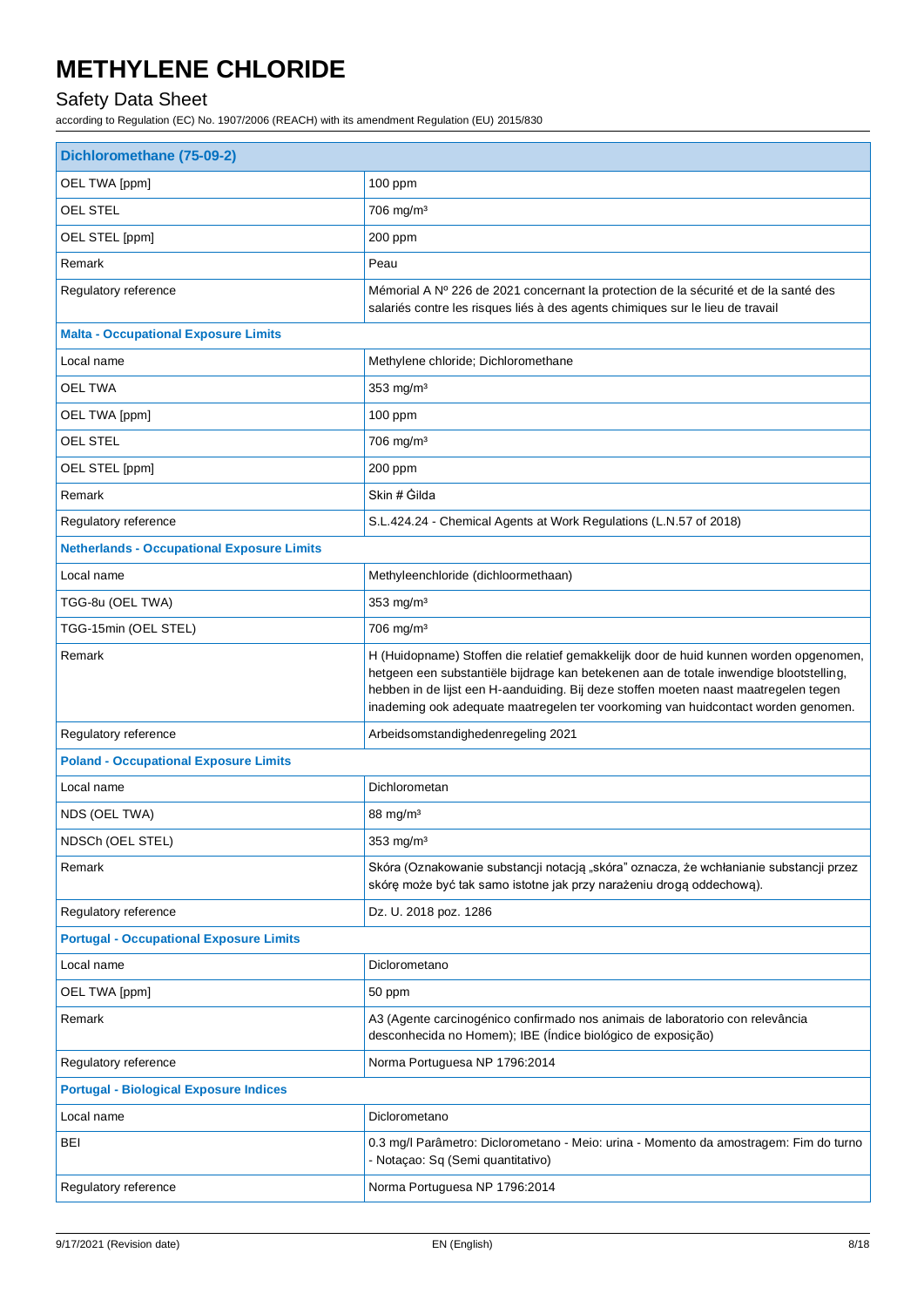### Safety Data Sheet

| Dichloromethane (75-09-2)                      |                                                                                                                                                                                                                                                                                                                                                                                          |  |
|------------------------------------------------|------------------------------------------------------------------------------------------------------------------------------------------------------------------------------------------------------------------------------------------------------------------------------------------------------------------------------------------------------------------------------------------|--|
| <b>Romania - Occupational Exposure Limits</b>  |                                                                                                                                                                                                                                                                                                                                                                                          |  |
| Local name                                     | Diclormetan/Clorură de metilen                                                                                                                                                                                                                                                                                                                                                           |  |
| <b>OEL TWA</b>                                 | 353 mg/m <sup>3</sup> (Pentru substanțe chimice în fază gazoasă sau de vapori, valoarea-limită este<br>exprimată la 20°C și la 101,3 kPa)                                                                                                                                                                                                                                                |  |
| OEL TWA [ppm]                                  | 100 ppm                                                                                                                                                                                                                                                                                                                                                                                  |  |
| <b>OEL STEL</b>                                | 706 mg/m <sup>3</sup> (Pentru substanțe chimice în fază gazoasă sau de vapori, valoarea-limită este<br>exprimată la 20°C și la 101,3 kPa)                                                                                                                                                                                                                                                |  |
| OEL STEL [ppm]                                 | 200 ppm                                                                                                                                                                                                                                                                                                                                                                                  |  |
| Remark                                         | P - posibilitatea unei penetrări cutanate importante; C2 - susceptibil de a provoca apariția<br>cancerului                                                                                                                                                                                                                                                                               |  |
| Regulatory reference                           | Hotărârea Guvernului nr. 1.218/2006 (Hotărârea nr. 53/2021)                                                                                                                                                                                                                                                                                                                              |  |
| Romania - Biological limit values              |                                                                                                                                                                                                                                                                                                                                                                                          |  |
| Local name                                     | Clorură de metilen                                                                                                                                                                                                                                                                                                                                                                       |  |
| <b>BLV</b>                                     | 5 % of hemoglobin Indicador biologic: COHb (carboxihemoglobină) - Material biologic:<br>sânge - Momentul recoltarii: sfârșit de schimb<br>1 mg/l Indicador biologic: Clorură de metilen - Material biologic: sânge - Momentul<br>recoltarii: sfârșit de schimb<br>0.3 mg/l Indicador biologic: Clorură de metilen - Material biologic: urină - Momentul<br>recoltarii: sfârșit de schimb |  |
| Regulatory reference                           | Hotărârea Guvernului nr. 1.218/2006 (Hotărârea nr. 584/2018)                                                                                                                                                                                                                                                                                                                             |  |
| <b>Slovakia - Occupational Exposure Limits</b> |                                                                                                                                                                                                                                                                                                                                                                                          |  |
| Local name                                     | Dichlórmetán (metylénchlorid)                                                                                                                                                                                                                                                                                                                                                            |  |
| NPHV (OEL TWA) [1]                             | 353 mg/m <sup>3</sup>                                                                                                                                                                                                                                                                                                                                                                    |  |
| NPHV (OEL TWA) [2]                             | $100$ ppm                                                                                                                                                                                                                                                                                                                                                                                |  |
| NPHV (OEL STEL)                                | 706 mg/m <sup>3</sup>                                                                                                                                                                                                                                                                                                                                                                    |  |
| NPHV (OEL STEL) [ppm]                          | 200 ppm                                                                                                                                                                                                                                                                                                                                                                                  |  |
| Remark                                         | K - znamená, že faktor môže byť ľahko absorbovaný kožou                                                                                                                                                                                                                                                                                                                                  |  |
| Regulatory reference                           | Nariadenie vlády č. 355/2006 Z. z. (236/2020 Z. z.)                                                                                                                                                                                                                                                                                                                                      |  |
| Slovakia - Biological limit values             |                                                                                                                                                                                                                                                                                                                                                                                          |  |
| Local name                                     | Dichlórmetán                                                                                                                                                                                                                                                                                                                                                                             |  |
| <b>BLV</b>                                     | 5 % Zisťovaný faktor: CO-Hb - Vyšetrovaný materiál: krv - Čas odberu vzorky: b) koniec<br>expozície alebo pracovnej zmeny<br>1 mg/l Zisťovaný faktor: Dichlórmetán - Vyšetrovaný materiál: moč - Čas odberu vzorky: b)<br>koniec expozície alebo pracovnej zmeny                                                                                                                         |  |
| Regulatory reference                           | Nariadenie vlády č. 355/2006 Z. z. (Zmena: 471/2011 Z.z.)                                                                                                                                                                                                                                                                                                                                |  |
| <b>Slovenia - Occupational Exposure Limits</b> |                                                                                                                                                                                                                                                                                                                                                                                          |  |
| Local name                                     | diklorometan (metilen klorid)                                                                                                                                                                                                                                                                                                                                                            |  |
| <b>OEL TWA</b>                                 | 353 mg/m <sup>3</sup>                                                                                                                                                                                                                                                                                                                                                                    |  |
| OEL TWA [ppm]                                  | $100$ ppm                                                                                                                                                                                                                                                                                                                                                                                |  |
| OEL STEL                                       | 706 mg/m <sup>3</sup>                                                                                                                                                                                                                                                                                                                                                                    |  |
| OEL STEL [ppm]                                 | 200 ppm                                                                                                                                                                                                                                                                                                                                                                                  |  |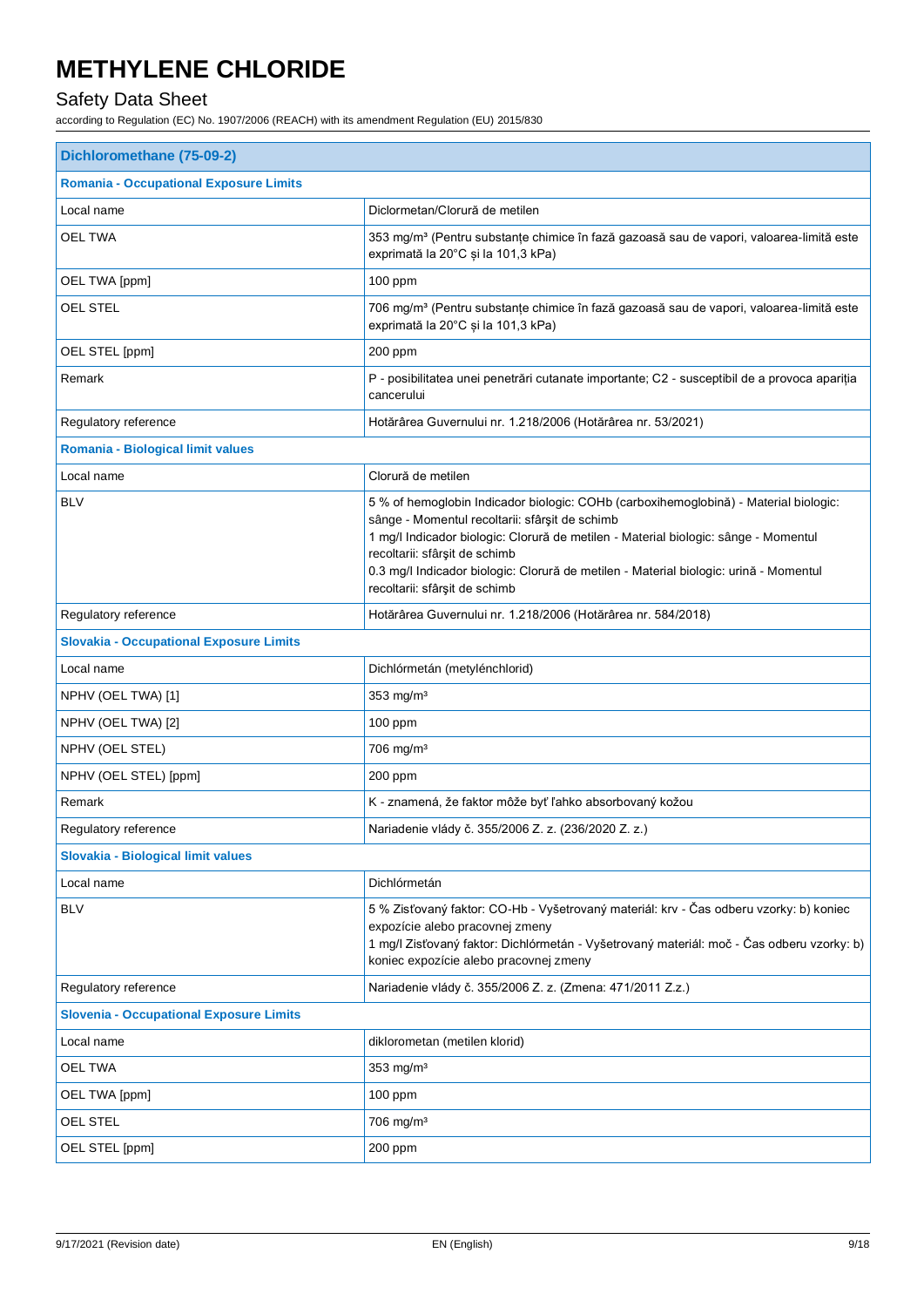### Safety Data Sheet

| Dichloromethane (75-09-2)                    |                                                                                                                                                                                                                                                                                                                                                                                                                                                                                                                                                                                                                                                                                                                                                                                                                                                                                                                                                                                                                                                                                                                                           |  |
|----------------------------------------------|-------------------------------------------------------------------------------------------------------------------------------------------------------------------------------------------------------------------------------------------------------------------------------------------------------------------------------------------------------------------------------------------------------------------------------------------------------------------------------------------------------------------------------------------------------------------------------------------------------------------------------------------------------------------------------------------------------------------------------------------------------------------------------------------------------------------------------------------------------------------------------------------------------------------------------------------------------------------------------------------------------------------------------------------------------------------------------------------------------------------------------------------|--|
| Remark                                       | K (Lastnost lažjega prehajanja snovi v organizem skozi kožo), BAT (Biološka mejna<br>vrednost), EKA (Zveza med koncentracijo rakotvornih snovi v zraku na delovnem mestu in<br>količino snovi in/ali njenih metabolitov v organizmu), EU                                                                                                                                                                                                                                                                                                                                                                                                                                                                                                                                                                                                                                                                                                                                                                                                                                                                                                  |  |
| Regulatory reference                         | Uradni list RS, št. 72/2021 z dne 11.5.2021                                                                                                                                                                                                                                                                                                                                                                                                                                                                                                                                                                                                                                                                                                                                                                                                                                                                                                                                                                                                                                                                                               |  |
| Slovenia - Biological limit values           |                                                                                                                                                                                                                                                                                                                                                                                                                                                                                                                                                                                                                                                                                                                                                                                                                                                                                                                                                                                                                                                                                                                                           |  |
| Local name                                   | diklorometan                                                                                                                                                                                                                                                                                                                                                                                                                                                                                                                                                                                                                                                                                                                                                                                                                                                                                                                                                                                                                                                                                                                              |  |
| Regulatory reference                         | Uradni list RS, št. 78/2018 z dne 4.12.2018                                                                                                                                                                                                                                                                                                                                                                                                                                                                                                                                                                                                                                                                                                                                                                                                                                                                                                                                                                                                                                                                                               |  |
| <b>Spain - Occupational Exposure Limits</b>  |                                                                                                                                                                                                                                                                                                                                                                                                                                                                                                                                                                                                                                                                                                                                                                                                                                                                                                                                                                                                                                                                                                                                           |  |
| Local name                                   | Cloruro de metileno (Diclorometano)                                                                                                                                                                                                                                                                                                                                                                                                                                                                                                                                                                                                                                                                                                                                                                                                                                                                                                                                                                                                                                                                                                       |  |
| VLA-ED (OEL TWA) [1]                         | 177 mg/m $3$                                                                                                                                                                                                                                                                                                                                                                                                                                                                                                                                                                                                                                                                                                                                                                                                                                                                                                                                                                                                                                                                                                                              |  |
| VLA-ED (OEL TWA) [2]                         | 50 ppm                                                                                                                                                                                                                                                                                                                                                                                                                                                                                                                                                                                                                                                                                                                                                                                                                                                                                                                                                                                                                                                                                                                                    |  |
| VLA-EC (OEL STEL)                            | 353 mg/m <sup>3</sup>                                                                                                                                                                                                                                                                                                                                                                                                                                                                                                                                                                                                                                                                                                                                                                                                                                                                                                                                                                                                                                                                                                                     |  |
| VLA-EC (OEL STEL) [ppm]                      | $100$ ppm                                                                                                                                                                                                                                                                                                                                                                                                                                                                                                                                                                                                                                                                                                                                                                                                                                                                                                                                                                                                                                                                                                                                 |  |
| Remark                                       | VLI (Agente químico para el que la U.E. estableció en su día un valor límite indicativo), r<br>(Esta sustancia tiene establecidas restricciones a la fabricación, la comercialización o el<br>uso en los términos especificados en el "Reglamento (CE) nº 1907/2006 sobre Registro,<br>Evaluación, Autorización y Restricción de sustancias y preparados químicos" (REACH) de<br>18 de diciembre de 2006 (DOUE L 369 de 30 de diciembre de 2006). Las restricciones de<br>una sustancia pueden aplicarse a todos los usos o sólo a usos concretos. El anexo XVII<br>del Reglamento REACH contiene la lista de todas las sustancias restringidas y especifica<br>los usos que se han restringido), VLB® (Agente químico que tiene Valor Límite Biológico),<br>vía dérmica (Indica que, en las exposiciones a esta sustancia, la aportación por la vía<br>cutánea puede resultar significativa para el contenido corporal total si no se adoptan<br>medidas para prevenir la absorción. En estas situaciones, es aconsejable la utilización del<br>control biológico para poder cuantificar la cantidad global absorbida del contaminante). |  |
| Regulatory reference                         | Límites de Exposición Profesional para Agentes Químicos en España 2021. INSHT                                                                                                                                                                                                                                                                                                                                                                                                                                                                                                                                                                                                                                                                                                                                                                                                                                                                                                                                                                                                                                                             |  |
| <b>Spain - Biological limit values</b>       |                                                                                                                                                                                                                                                                                                                                                                                                                                                                                                                                                                                                                                                                                                                                                                                                                                                                                                                                                                                                                                                                                                                                           |  |
| Local name                                   | Cloruro de metileno (Diclorometano)                                                                                                                                                                                                                                                                                                                                                                                                                                                                                                                                                                                                                                                                                                                                                                                                                                                                                                                                                                                                                                                                                                       |  |
| <b>BLV</b>                                   | 0.3 mg/l Parámetro: Diclorometano - Medio: Orina - Momento de muestreo: Final de la<br>jornada laboral - Notas: S (Significa que el indicador biológico es un indicador de<br>exposición al agente químico en cuestión, pero la interpretación cuantitativa de su medida<br>es ambigua (semicuantitativa). Estos indicadores biológicos deben utilizarse como una<br>prueba de selección (screening) cuando no se pueda realizar una prueba cuantitativa o<br>usarse como prueba de confirmación, si la prueba cuantitativa no es específica y el origen<br>del determinante es dudoso)                                                                                                                                                                                                                                                                                                                                                                                                                                                                                                                                                   |  |
| Regulatory reference                         | Límites de Exposición Profesional para Agentes Químicos en España 2021. INSHT                                                                                                                                                                                                                                                                                                                                                                                                                                                                                                                                                                                                                                                                                                                                                                                                                                                                                                                                                                                                                                                             |  |
| <b>Sweden - Occupational Exposure Limits</b> |                                                                                                                                                                                                                                                                                                                                                                                                                                                                                                                                                                                                                                                                                                                                                                                                                                                                                                                                                                                                                                                                                                                                           |  |
| Local name                                   | Metylenklorid (Diklormetan)                                                                                                                                                                                                                                                                                                                                                                                                                                                                                                                                                                                                                                                                                                                                                                                                                                                                                                                                                                                                                                                                                                               |  |
| NGV (OEL TWA)                                | 120 mg/m $3$                                                                                                                                                                                                                                                                                                                                                                                                                                                                                                                                                                                                                                                                                                                                                                                                                                                                                                                                                                                                                                                                                                                              |  |
| NGV (OEL TWA) [ppm]                          | 35 ppm                                                                                                                                                                                                                                                                                                                                                                                                                                                                                                                                                                                                                                                                                                                                                                                                                                                                                                                                                                                                                                                                                                                                    |  |
| KTV (OEL STEL)                               | $250 \text{ mg/m}^3$                                                                                                                                                                                                                                                                                                                                                                                                                                                                                                                                                                                                                                                                                                                                                                                                                                                                                                                                                                                                                                                                                                                      |  |
| KTV (OEL STEL) [ppm]                         | 70 ppm                                                                                                                                                                                                                                                                                                                                                                                                                                                                                                                                                                                                                                                                                                                                                                                                                                                                                                                                                                                                                                                                                                                                    |  |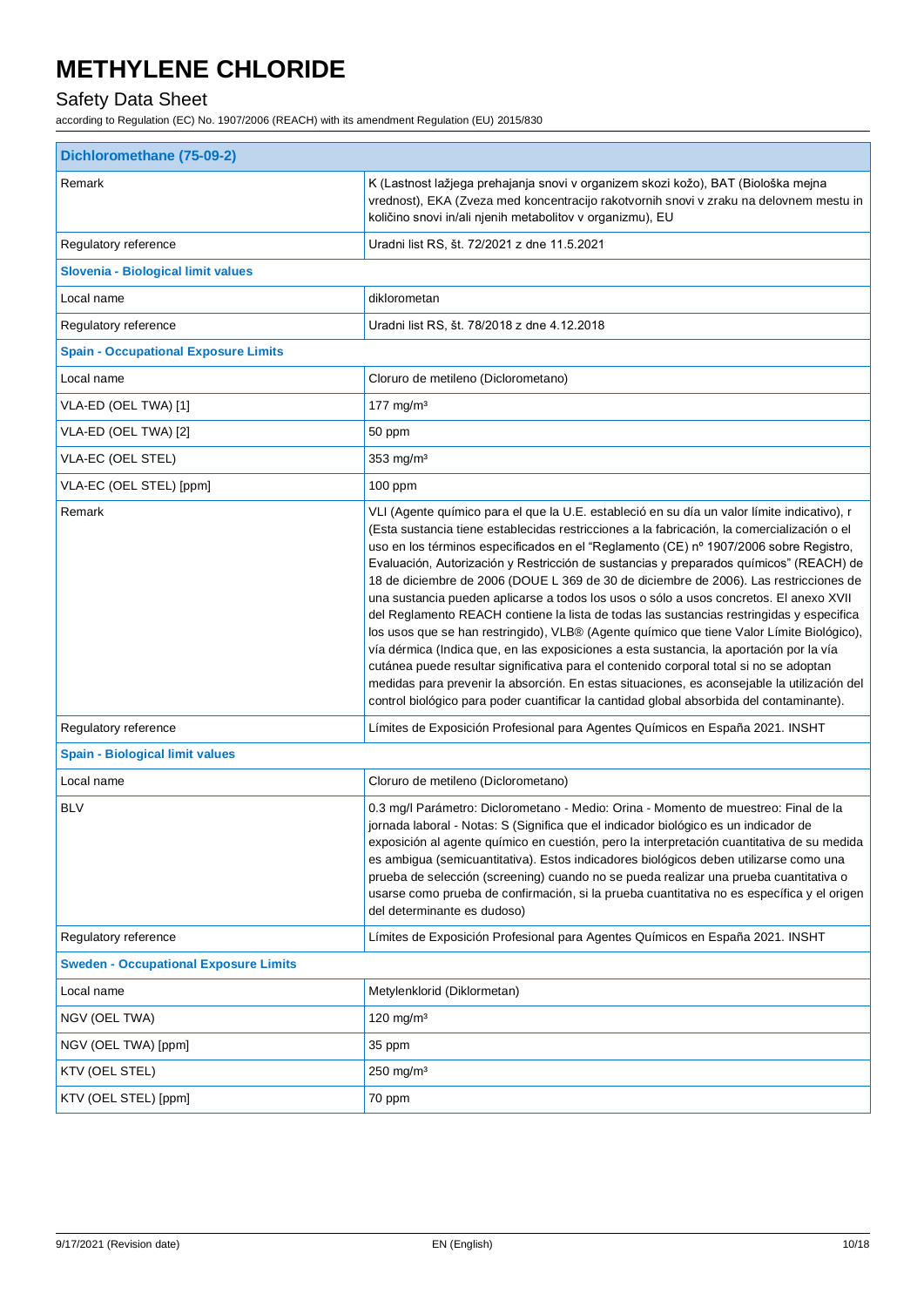### Safety Data Sheet

|                                                      | Dichloromethane (75-09-2)                                                                                                                                                                                                                                                                                                                                                                                                                                                                                                                                                                                                                                                             |  |  |
|------------------------------------------------------|---------------------------------------------------------------------------------------------------------------------------------------------------------------------------------------------------------------------------------------------------------------------------------------------------------------------------------------------------------------------------------------------------------------------------------------------------------------------------------------------------------------------------------------------------------------------------------------------------------------------------------------------------------------------------------------|--|--|
| Remark                                               | C (Ämnet är cancerframkallande. Risk för cancer finns även vid annan exponering än via<br>inandning. För vissa cancerframkallande ämnen som inte har gränsvärden gäller förbud<br>eller tillståndskrav enligt föreskrifterna om kemiska arbetsmiljörisker); H (Ämnet kan lätt<br>upptas genom huden. Det föreskrivna gränsvärdet bedöms ge tillräckligt skydd endast<br>under förutsättning att huden är skyddad mot exponering för ämnet ifråga); 37<br>(Metylenklorid är även reglerade av Kemikalieinspektionens lagstiftning. Dispens krävs för<br>att saluhålla, överlåta och använda metylenklorid yrkesmässigt i Sverige undantaget<br>forskning, utveckling och analysarbete) |  |  |
| Regulatory reference                                 | Hygieniska gränsvärden (AFS 2018:1)                                                                                                                                                                                                                                                                                                                                                                                                                                                                                                                                                                                                                                                   |  |  |
| <b>United Kingdom - Occupational Exposure Limits</b> |                                                                                                                                                                                                                                                                                                                                                                                                                                                                                                                                                                                                                                                                                       |  |  |
| Local name                                           | Dichloromethane                                                                                                                                                                                                                                                                                                                                                                                                                                                                                                                                                                                                                                                                       |  |  |
| WEL TWA [1]                                          | 353 mg/m <sup>3</sup>                                                                                                                                                                                                                                                                                                                                                                                                                                                                                                                                                                                                                                                                 |  |  |
| WEL TWA [2]                                          | $100$ ppm                                                                                                                                                                                                                                                                                                                                                                                                                                                                                                                                                                                                                                                                             |  |  |
| <b>WEL STEL</b>                                      | 706 mg/m <sup>3</sup>                                                                                                                                                                                                                                                                                                                                                                                                                                                                                                                                                                                                                                                                 |  |  |
| WEL STEL [ppm]                                       | 200 ppm                                                                                                                                                                                                                                                                                                                                                                                                                                                                                                                                                                                                                                                                               |  |  |
| Remark                                               | Sk (Can be absorbed through the skin. The assigned substances are those for which there<br>are concerns that dermal absorption will lead to systemic toxicity)                                                                                                                                                                                                                                                                                                                                                                                                                                                                                                                        |  |  |
| Regulatory reference                                 | EH40/2005 (Fourth edition, 2020). HSE                                                                                                                                                                                                                                                                                                                                                                                                                                                                                                                                                                                                                                                 |  |  |
| <b>United Kingdom - Biological limit values</b>      |                                                                                                                                                                                                                                                                                                                                                                                                                                                                                                                                                                                                                                                                                       |  |  |
| Local name                                           | Dichlorometane                                                                                                                                                                                                                                                                                                                                                                                                                                                                                                                                                                                                                                                                        |  |  |
| <b>BMGV</b>                                          | 30 ppm Parameter: carbon monoxide - Medium: end-tidal breath - Sampling time: Post<br>shift                                                                                                                                                                                                                                                                                                                                                                                                                                                                                                                                                                                           |  |  |
| Regulatory reference                                 | EH40/2005 (Fourth edition, 2020). HSE                                                                                                                                                                                                                                                                                                                                                                                                                                                                                                                                                                                                                                                 |  |  |
| <b>Iceland - Occupational Exposure Limits</b>        |                                                                                                                                                                                                                                                                                                                                                                                                                                                                                                                                                                                                                                                                                       |  |  |
| Local name                                           | Metýlenklóríð, díklórmetan                                                                                                                                                                                                                                                                                                                                                                                                                                                                                                                                                                                                                                                            |  |  |
| <b>OEL TWA</b>                                       | 122 mg/m $3$                                                                                                                                                                                                                                                                                                                                                                                                                                                                                                                                                                                                                                                                          |  |  |
| OEL TWA [ppm]                                        | 35 ppm                                                                                                                                                                                                                                                                                                                                                                                                                                                                                                                                                                                                                                                                                |  |  |
| Remark                                               | H (efnið getur auðveldlega borist inn í líkamann gegnum húð)                                                                                                                                                                                                                                                                                                                                                                                                                                                                                                                                                                                                                          |  |  |
| Regulatory reference                                 | Reglugerð um mengunarmörk og aðgerðir til að draga úr mengun á vinnustöðum (Nr.<br>1069/2018)                                                                                                                                                                                                                                                                                                                                                                                                                                                                                                                                                                                         |  |  |
| <b>Norway - Occupational Exposure Limits</b>         |                                                                                                                                                                                                                                                                                                                                                                                                                                                                                                                                                                                                                                                                                       |  |  |
| Local name                                           | Diklormetan (Metylenklorid)                                                                                                                                                                                                                                                                                                                                                                                                                                                                                                                                                                                                                                                           |  |  |
| Grenseverdi (OEL TWA) [1]                            | $50 \text{ mg/m}^3$                                                                                                                                                                                                                                                                                                                                                                                                                                                                                                                                                                                                                                                                   |  |  |
| Grenseverdi (OEL TWA) [2]                            | 15 ppm                                                                                                                                                                                                                                                                                                                                                                                                                                                                                                                                                                                                                                                                                |  |  |
| Korttidsverdi (OEL STEL)                             | 150 mg/m $3$                                                                                                                                                                                                                                                                                                                                                                                                                                                                                                                                                                                                                                                                          |  |  |
| Korttidsverdi (OEL STEL) [ppm]                       | 45 ppm                                                                                                                                                                                                                                                                                                                                                                                                                                                                                                                                                                                                                                                                                |  |  |
| Remark                                               | H: Kjemikalier som kan tas opp gjennom huden; K: Kjemikalier som skal betraktes som<br>kreftfremkallende; E: EU har en veiledende grenseverdi og/eller anmerkning for stoffet.                                                                                                                                                                                                                                                                                                                                                                                                                                                                                                        |  |  |
| Regulatory reference                                 | FOR-2021-06-28-2248                                                                                                                                                                                                                                                                                                                                                                                                                                                                                                                                                                                                                                                                   |  |  |
| <b>Switzerland - Occupational Exposure Limits</b>    |                                                                                                                                                                                                                                                                                                                                                                                                                                                                                                                                                                                                                                                                                       |  |  |
| Local name                                           | Dichlorométhane / Dichlormethan [Methylenchlorid]                                                                                                                                                                                                                                                                                                                                                                                                                                                                                                                                                                                                                                     |  |  |
| MAK (OEL TWA) [1]                                    | 177 mg/m $3$                                                                                                                                                                                                                                                                                                                                                                                                                                                                                                                                                                                                                                                                          |  |  |
| MAK (OEL TWA) [2]                                    | 50 ppm                                                                                                                                                                                                                                                                                                                                                                                                                                                                                                                                                                                                                                                                                |  |  |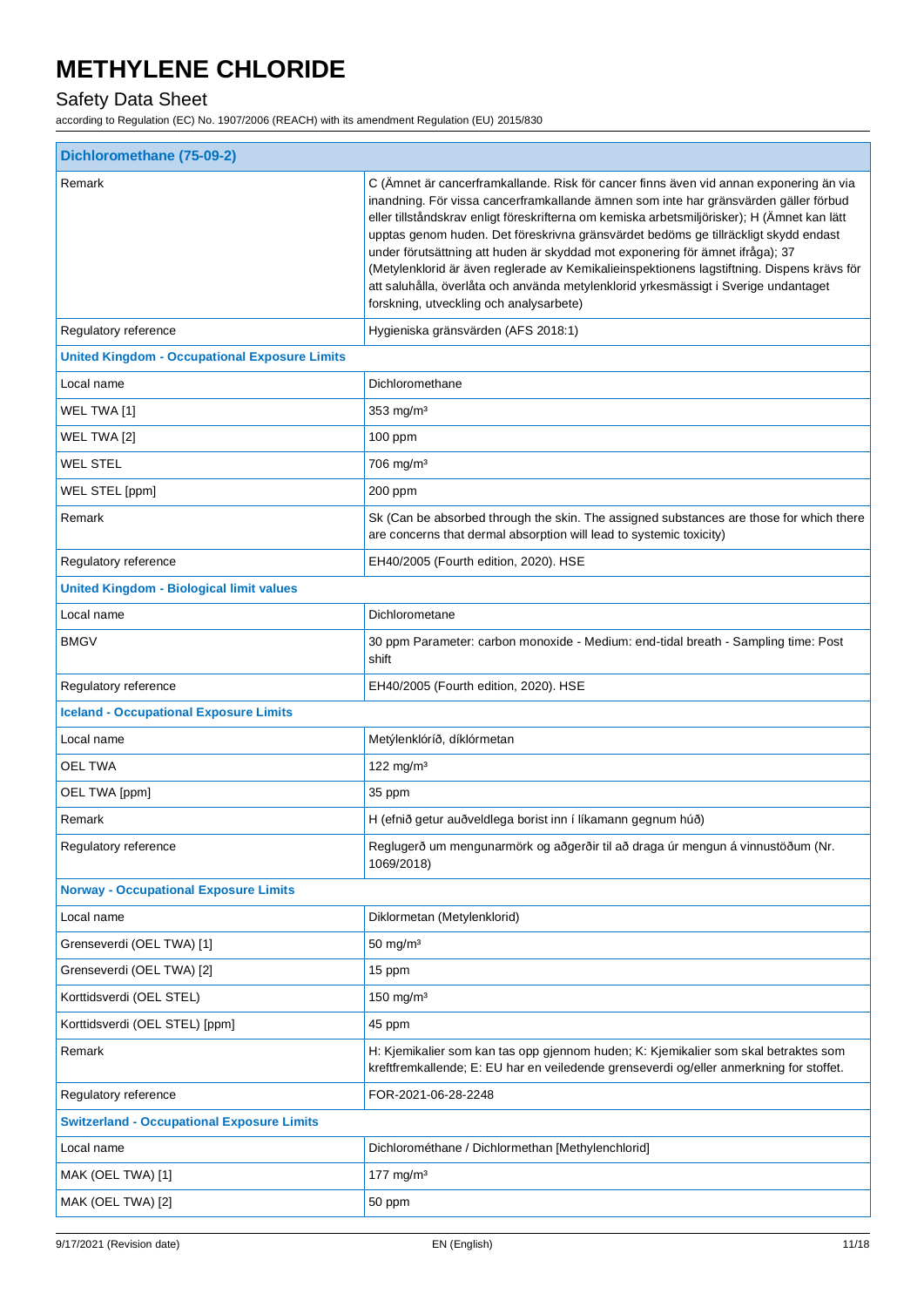### Safety Data Sheet

according to Regulation (EC) No. 1907/2006 (REACH) with its amendment Regulation (EU) 2015/830

| Dichloromethane (75-09-2)   |                                       |
|-----------------------------|---------------------------------------|
| <b>KZGW (OEL STEL)</b>      | $706$ mg/m <sup>3</sup>               |
| KZGW (OEL STEL) [ppm]       | $200$ ppm                             |
| Critical toxicity           | SNC / ZNS                             |
| Notation                    | $R, C1^{\#}_{B}, B/H, C1^{\#}_{B}, B$ |
| Remark                      | HSE, NIOSH, DFG                       |
| <b>Regulatory reference</b> | www.suva.ch, 01.01.2021               |

#### **8.1.2. Recommended monitoring procedures**

No additional information available

#### **8.1.3. Air contaminants formed**

No additional information available

#### **8.1.4. DNEL and PNEC**

No additional information available

#### **8.1.5. Control banding**

No additional information available

#### **8.2. Exposure controls**

#### **8.2.1. Appropriate engineering controls**

**Appropriate engineering controls:**

Ensure good ventilation of the work station.

#### **8.2.2. Personal protection equipment**

**Personal protective equipment symbol(s):**



#### **8.2.2.1. Eye and face protection**

**Eye protection:** Safety glasses

#### **8.2.2.2. Skin protection**

**Skin and body protection:** Wear suitable protective clothing

**Hand protection:**

Protective gloves

#### **8.2.2.3. Respiratory protection**

**Respiratory protection:** In case of insufficient ventilation, wear suitable respiratory equipment

#### **8.2.2.4. Thermal hazards**

No additional information available

#### **8.2.3. Environmental exposure controls**

#### **Environmental exposure controls:**

Avoid release to the environment.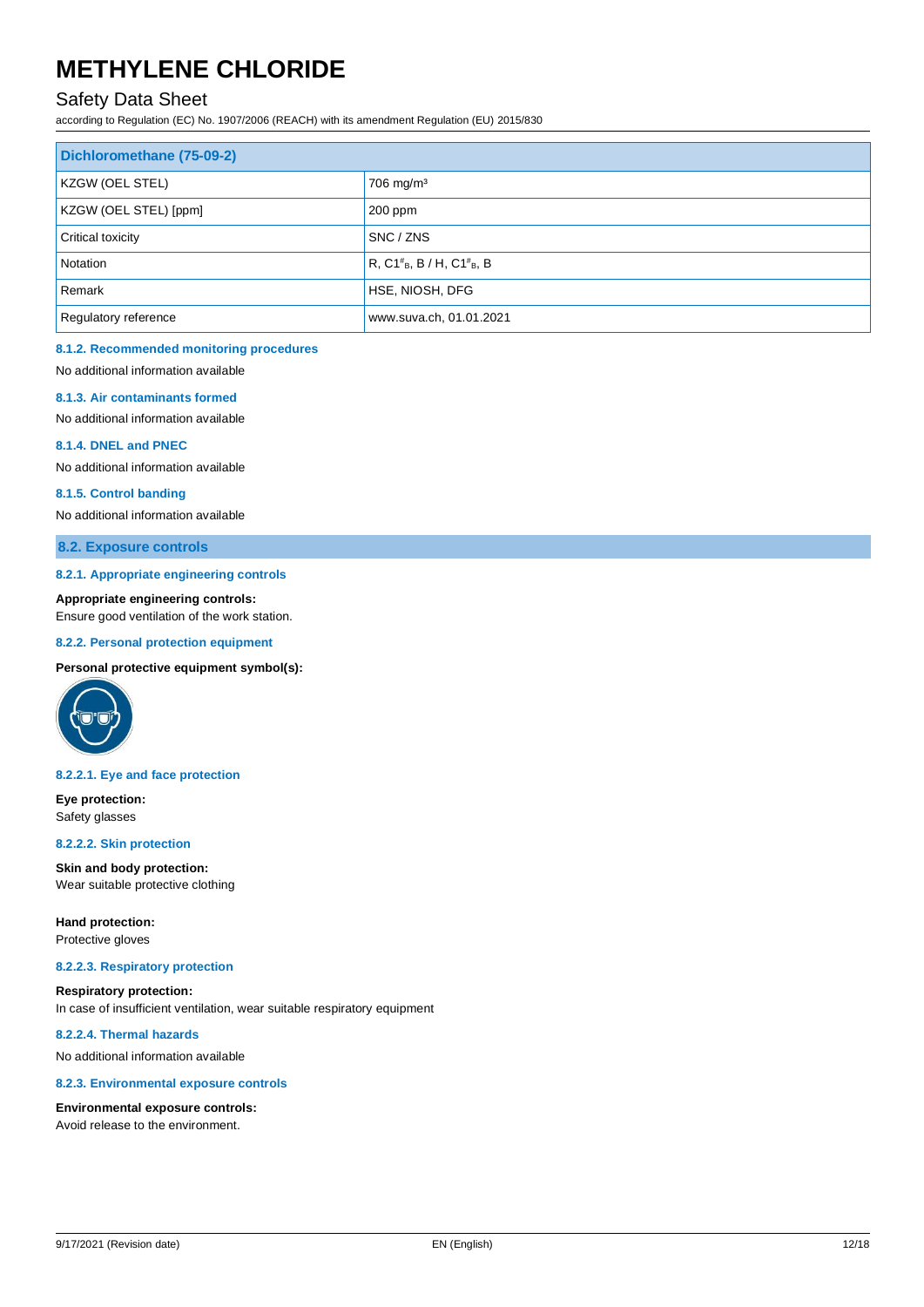### Safety Data Sheet

according to Regulation (EC) No. 1907/2006 (REACH) with its amendment Regulation (EU) 2015/830

| <b>SECTION 9: Physical and chemical properties</b>         |                   |  |
|------------------------------------------------------------|-------------------|--|
| 9.1. Information on basic physical and chemical properties |                   |  |
| Physical state                                             | $:$ Liquid        |  |
| Colour                                                     | Colourless.       |  |
| Odour                                                      | Sweet-smelling.   |  |
| Odour threshold                                            | No data available |  |
| рH                                                         | No data available |  |
| Relative evaporation rate (butylacetate=1)                 | No data available |  |
| Melting point                                              | -97               |  |
| Freezing point                                             | No data available |  |
| Boiling point                                              | : 40 $^{\circ}$ C |  |
| Flash point                                                | No data available |  |
| Auto-ignition temperature                                  | 605               |  |
| Decomposition temperature                                  | No data available |  |
| Flammability (solid, gas)                                  | Not applicable    |  |
| Vapour pressure                                            | No data available |  |
| Relative vapour density at 20 °C                           | 47.6 kPa          |  |
| Relative density                                           | : 1.359           |  |
| Solubility                                                 | No data available |  |
| Partition coefficient n-octanol/water (Log Pow)            | No data available |  |
| Viscosity, kinematic                                       | No data available |  |
| Viscosity, dynamic                                         | No data available |  |
| Explosive properties                                       | No data available |  |
| Oxidising properties                                       | No data available |  |
| <b>Explosive limits</b>                                    | No data available |  |

#### **9.2. Other information**

No additional information available

#### **SECTION 10: Stability and reactivity**

#### **10.1. Reactivity**

The product is non-reactive under normal conditions of use, storage and transport.

#### **10.2. Chemical stability**

Stable under normal conditions.

**10.3. Possibility of hazardous reactions**

No dangerous reactions known under normal conditions of use.

#### **10.4. Conditions to avoid**

None under recommended storage and handling conditions (see section 7).

**10.5. Incompatible materials**

No additional information available

**10.6. Hazardous decomposition products**

Under normal conditions of storage and use, hazardous decomposition products should not be produced.

| <b>SECTION 11: Toxicological information</b>     |                                      |  |
|--------------------------------------------------|--------------------------------------|--|
| 11.1 Information on toxicological effects        |                                      |  |
| Acute toxicity (oral)<br>Acute toxicity (dermal) | : Not classified<br>: Not classified |  |
| Acute toxicity (inhalation)                      | : Not classified                     |  |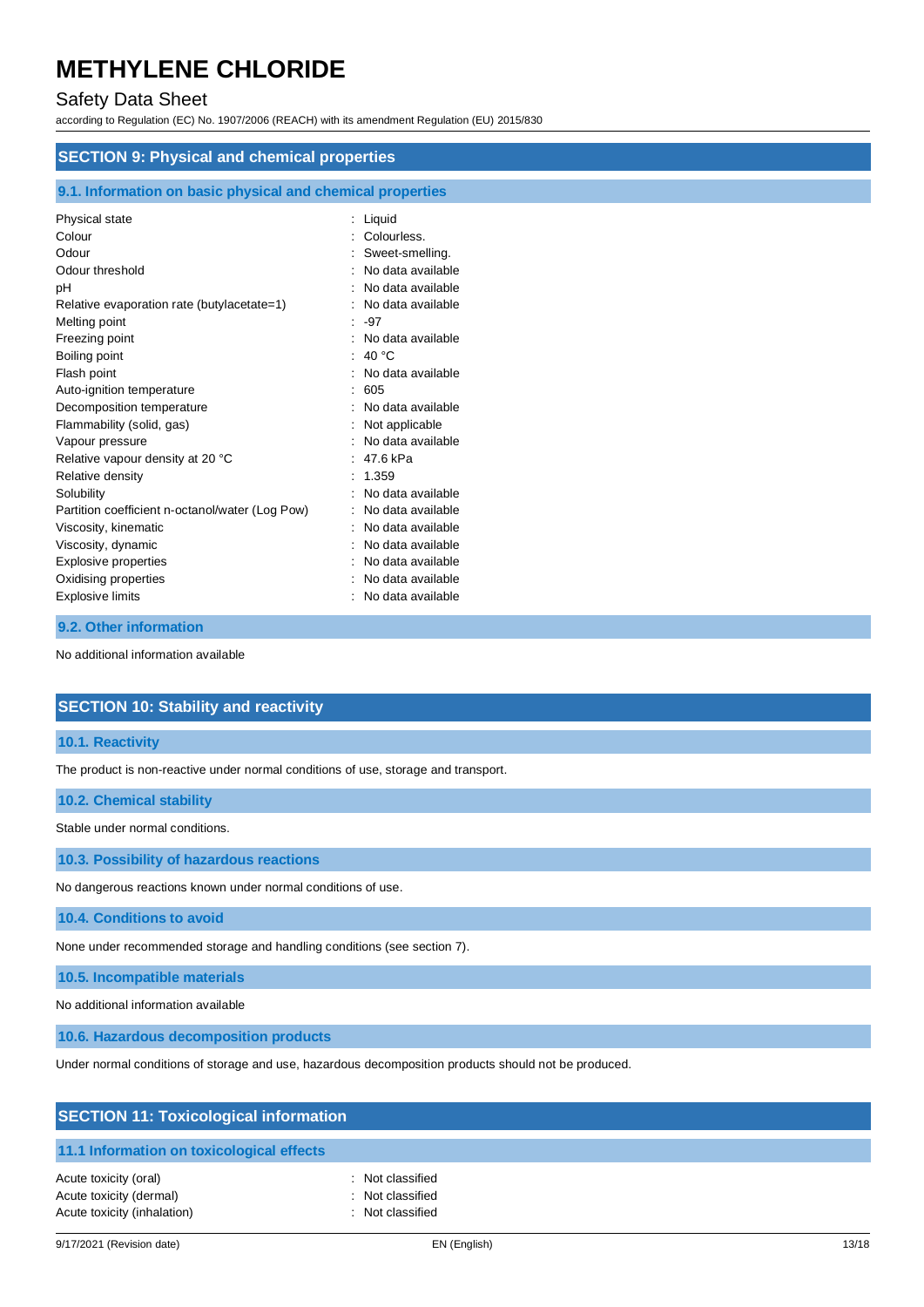### Safety Data Sheet

according to Regulation (EC) No. 1907/2006 (REACH) with its amendment Regulation (EU) 2015/830

| Dichloromethane (75-09-2)         |                                                                                                                        |
|-----------------------------------|------------------------------------------------------------------------------------------------------------------------|
| LD50 oral rat                     | > 2000 mg/kg bodyweight Animal: rat, Guideline: OECD Guideline 401 (Acute Oral<br>Toxicity)                            |
| LD50 dermal rat                   | > 2000 mg/kg bodyweight Animal: rat, Guideline: OECD Guideline 402 (Acute Dermal<br>Toxicity)                          |
| Skin corrosion/irritation         | Not classified                                                                                                         |
| Serious eye damage/irritation     | Not classified                                                                                                         |
| Respiratory or skin sensitisation | Not classified                                                                                                         |
| Germ cell mutagenicity            | Not classified                                                                                                         |
| Carcinogenicity                   | Suspected of causing cancer.                                                                                           |
| Reproductive toxicity             | Not classified                                                                                                         |
| STOT-single exposure              | Not classified                                                                                                         |
| STOT-repeated exposure            | Causes damage to organs through prolonged or repeated exposure.                                                        |
| Dichloromethane (75-09-2)         |                                                                                                                        |
| NOAEL (oral, rat, 90 days)        | 6 mg/kg bodyweight Animal: rat, Guideline: OECD Guideline 453 (Combined Chronic<br>Toxicity / Carcinogenicity Studies) |
| STOT-repeated exposure            | Causes damage to organs through prolonged or repeated exposure.                                                        |
| Aspiration hazard                 | Not classified                                                                                                         |

#### **SECTION 12: Ecological information 12.1. Toxicity** Ecology - general **interproduct is not considered harmful to aquatic organisms nor to cause long-term adverse** effects in the environment. Hazardous to the aquatic environment, short-term (acute) : Not classified Hazardous to the aquatic environment, long-term : Not classified

| Not rapidly degradable    |                                                        |
|---------------------------|--------------------------------------------------------|
| Dichloromethane (75-09-2) |                                                        |
| $ $ LC50 - Fish [1]       | 193 mg/l Test organisms (species): Pimephales promelas |
|                           |                                                        |

#### **12.2. Persistence and degradability**

No additional information available

**12.3. Bioaccumulative potential**

No additional information available

**12.4. Mobility in soil**

(chronic)

No additional information available

**12.5. Results of PBT and vPvB assessment**

No additional information available

**12.6. Other adverse effects**

No additional information available

## **SECTION 13: Disposal considerations 13.1. Waste treatment methods** Waste treatment methods : Dispose of contents/container in accordance with licensed collector's sorting instructions.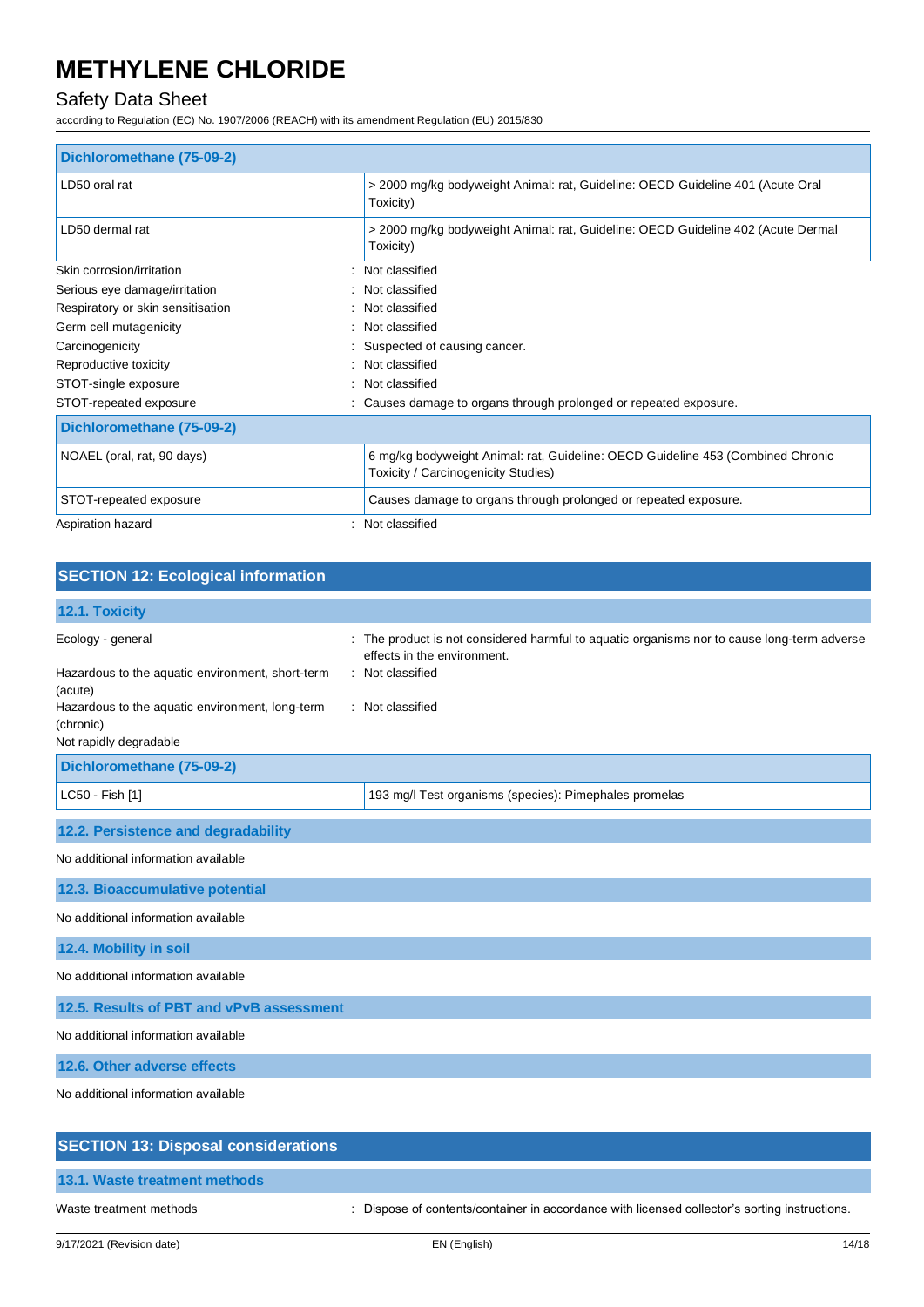### Safety Data Sheet

according to Regulation (EC) No. 1907/2006 (REACH) with its amendment Regulation (EU) 2015/830

| <b>SECTION 14: Transport information</b>                                                                                                                                                                                                                                                                                                                                                                                                                                                                                                                                                                                                                                                                                             |                                                                    |                                                         |                                              |                                              |
|--------------------------------------------------------------------------------------------------------------------------------------------------------------------------------------------------------------------------------------------------------------------------------------------------------------------------------------------------------------------------------------------------------------------------------------------------------------------------------------------------------------------------------------------------------------------------------------------------------------------------------------------------------------------------------------------------------------------------------------|--------------------------------------------------------------------|---------------------------------------------------------|----------------------------------------------|----------------------------------------------|
| In accordance with ADR / IMDG / IATA / ADN / RID                                                                                                                                                                                                                                                                                                                                                                                                                                                                                                                                                                                                                                                                                     |                                                                    |                                                         |                                              |                                              |
| <b>ADR</b>                                                                                                                                                                                                                                                                                                                                                                                                                                                                                                                                                                                                                                                                                                                           | <b>IMDG</b>                                                        | <b>IATA</b>                                             | <b>ADN</b>                                   | <b>RID</b>                                   |
| 14.1. UN number                                                                                                                                                                                                                                                                                                                                                                                                                                                                                                                                                                                                                                                                                                                      |                                                                    |                                                         |                                              |                                              |
| <b>UN 1593</b>                                                                                                                                                                                                                                                                                                                                                                                                                                                                                                                                                                                                                                                                                                                       | <b>UN 1593</b>                                                     | Not regulated                                           | <b>UN 1593</b>                               | <b>UN 1593</b>                               |
| 14.2. UN proper shipping name                                                                                                                                                                                                                                                                                                                                                                                                                                                                                                                                                                                                                                                                                                        |                                                                    |                                                         |                                              |                                              |
| <b>DICHLOROMETHANE</b>                                                                                                                                                                                                                                                                                                                                                                                                                                                                                                                                                                                                                                                                                                               | <b>DICHLOROMETHANE</b>                                             | Not regulated                                           | <b>DICHLOROMETHANE</b>                       | <b>DICHLOROMETHANE</b>                       |
| <b>Transport document description</b>                                                                                                                                                                                                                                                                                                                                                                                                                                                                                                                                                                                                                                                                                                |                                                                    |                                                         |                                              |                                              |
| <b>UN 1593</b><br>III, (E)                                                                                                                                                                                                                                                                                                                                                                                                                                                                                                                                                                                                                                                                                                           | <b>UN 1593</b><br>DICHLOROMETHANE, 6.1, DICHLOROMETHANE, 6.1,<br>Ш | Not regulated                                           | <b>UN 1593</b><br>DICHLOROMETHANE, 6.1,<br>Ш | <b>UN 1593</b><br>DICHLOROMETHANE, 6.1,<br>Ш |
| 14.3. Transport hazard class(es)                                                                                                                                                                                                                                                                                                                                                                                                                                                                                                                                                                                                                                                                                                     |                                                                    |                                                         |                                              |                                              |
| 6.1                                                                                                                                                                                                                                                                                                                                                                                                                                                                                                                                                                                                                                                                                                                                  | 6.1                                                                | Not regulated                                           | 6.1                                          | 6.1                                          |
|                                                                                                                                                                                                                                                                                                                                                                                                                                                                                                                                                                                                                                                                                                                                      |                                                                    | Not regulated                                           |                                              |                                              |
| 14.4. Packing group                                                                                                                                                                                                                                                                                                                                                                                                                                                                                                                                                                                                                                                                                                                  |                                                                    |                                                         |                                              |                                              |
| $\mathop{\rm III}\nolimits$                                                                                                                                                                                                                                                                                                                                                                                                                                                                                                                                                                                                                                                                                                          | Ш                                                                  | Not regulated                                           | III                                          | III                                          |
| <b>14.5. Environmental hazards</b>                                                                                                                                                                                                                                                                                                                                                                                                                                                                                                                                                                                                                                                                                                   |                                                                    |                                                         |                                              |                                              |
| Dangerous for the<br>environment: No                                                                                                                                                                                                                                                                                                                                                                                                                                                                                                                                                                                                                                                                                                 | Dangerous for the<br>environment: No<br>Marine pollutant: No       | Not regulated                                           | Dangerous for the<br>environment: No         | Dangerous for the<br>environment: No         |
| No supplementary information available                                                                                                                                                                                                                                                                                                                                                                                                                                                                                                                                                                                                                                                                                               |                                                                    |                                                         |                                              |                                              |
| 14.6. Special precautions for user                                                                                                                                                                                                                                                                                                                                                                                                                                                                                                                                                                                                                                                                                                   |                                                                    |                                                         |                                              |                                              |
| <b>Overland transport</b><br>Classification code (ADR)<br>: T1<br>Special provisions (ADR)<br>: 516<br>Limited quantities (ADR)<br>5I<br>Excepted quantities (ADR)<br>: E1<br>Packing instructions (ADR)<br>Special packing provisions (ADR)<br>B8<br>Mixed packing provisions (ADR)<br>: MP19<br>Portable tank and bulk container instructions (ADR)<br>: T7<br>Portable tank and bulk container special provisions<br>$:$ TP2<br>(ADR)<br>Tank code (ADR)<br>: L4BH<br>Tank special provisions (ADR)<br>: AT<br>Vehicle for tank carriage<br>Transport category (ADR)<br>$\therefore$ 2<br>Special provisions for carriage - Packages (ADR)<br>: V12<br>Special provisions for carriage - Loading, unloading<br>and handling (ADR) |                                                                    | P001, IBC03, LP01, R001<br>: TU15, TE19<br>: CV13, CV28 |                                              |                                              |
| Special provisions for carriage - Operation (ADR)<br>: S9<br>Hazard identification number (Kemler No.)<br>$\therefore 60$<br>Orange plates                                                                                                                                                                                                                                                                                                                                                                                                                                                                                                                                                                                           |                                                                    | 60                                                      |                                              |                                              |

Tunnel restriction code (ADR) : E

1593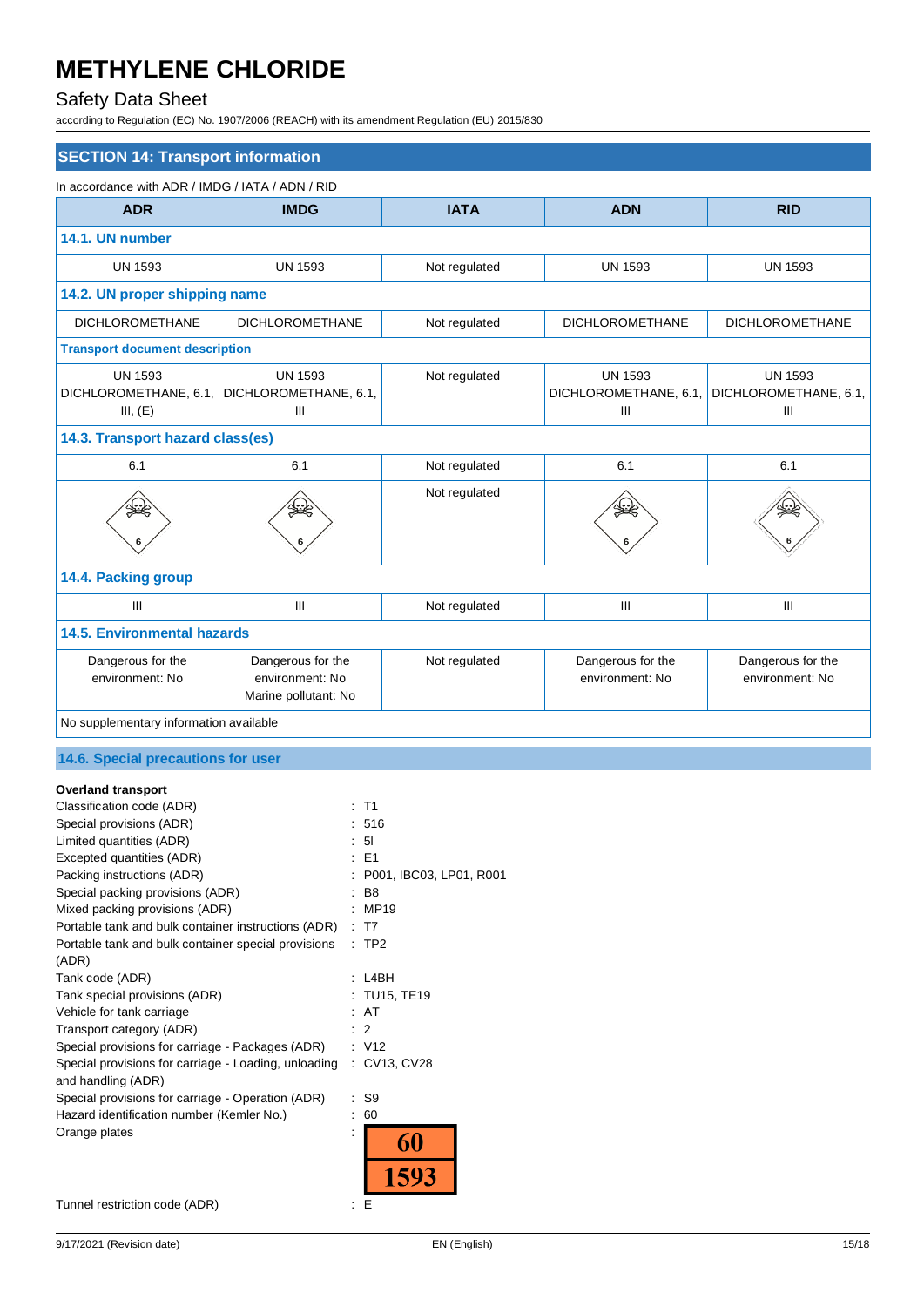### Safety Data Sheet

according to Regulation (EC) No. 1907/2006 (REACH) with its amendment Regulation (EU) 2015/830

| EAC code                                                                   | : 2Z                                                                                               |
|----------------------------------------------------------------------------|----------------------------------------------------------------------------------------------------|
| <b>Transport by sea</b>                                                    |                                                                                                    |
| Limited quantities (IMDG)                                                  | : 5 L                                                                                              |
| Excepted quantities (IMDG)                                                 | : E1                                                                                               |
| Packing instructions (IMDG)                                                | : P001, LP01                                                                                       |
| IBC packing instructions (IMDG)                                            | $\therefore$ IBC03                                                                                 |
| IBC special provisions (IMDG)                                              | $\therefore$ B8                                                                                    |
| Tank instructions (IMDG)                                                   | : T7                                                                                               |
| Tank special provisions (IMDG)                                             | $:$ TP2                                                                                            |
| EmS-No. (Fire)                                                             | $F-A$                                                                                              |
| EmS-No. (Spillage)                                                         | : S-A                                                                                              |
| Stowage category (IMDG)                                                    | $\therefore$ A                                                                                     |
| Segregation (IMDG)                                                         | : SGG10                                                                                            |
| Properties and observations (IMDG)                                         | : Colourless, volatile liquid with heavy vapours. Boiling point: 40°C. When involved in a fire,    |
|                                                                            | evolves extremely toxic fumes (phosgene). Toxic if swallowed, by skin contact or by<br>inhalation. |
| Air transport                                                              |                                                                                                    |
| Not regulated                                                              |                                                                                                    |
| Inland waterway transport                                                  |                                                                                                    |
| Classification code (ADN)                                                  | $:$ T1                                                                                             |
| Special provisions (ADN)                                                   | : 516, 802                                                                                         |
| Limited quantities (ADN)                                                   | : 5L                                                                                               |
| Excepted quantities (ADN)                                                  | $\therefore$ E1                                                                                    |
| Carriage permitted (ADN)                                                   | : T                                                                                                |
| Equipment required (ADN)                                                   | $:$ PP, EP, TOX, A                                                                                 |
| Ventilation (ADN)                                                          | : VE02                                                                                             |
| Number of blue cones/lights (ADN)                                          | $\colon 0$                                                                                         |
| <b>Rail transport</b>                                                      |                                                                                                    |
| Classification code (RID)                                                  | $:$ T1                                                                                             |
| Special provisions (RID)                                                   | :516                                                                                               |
| Limited quantities (RID)                                                   | : 5L                                                                                               |
| Excepted quantities (RID)                                                  | $\therefore$ E1                                                                                    |
| Packing instructions (RID)                                                 | : P001, IBC03, LP01, R001                                                                          |
| Special packing provisions (RID)                                           | : B8                                                                                               |
| Mixed packing provisions (RID)                                             | : MP19                                                                                             |
| Portable tank and bulk container instructions (RID) : T7                   |                                                                                                    |
| Portable tank and bulk container special provisions<br>(RID)               | $\therefore$ TP2                                                                                   |
| Tank codes for RID tanks (RID)                                             | : L4BH                                                                                             |
| Special provisions for RID tanks (RID)                                     | : TU15                                                                                             |
| Transport category (RID)                                                   | $\therefore$ 2                                                                                     |
| Special provisions for carriage - Packages (RID)                           | : W12                                                                                              |
| Special provisions for carriage - Loading, unloading<br>and handling (RID) | : CW13, CW28, CW31                                                                                 |
| Colis express (express parcels) (RID)                                      | : CE8                                                                                              |

**14.7. Transport in bulk according to Annex II of Marpol and the IBC Code**

Not applicable

### **SECTION 15: Regulatory information**

Hazard identification number (RID) : 60

**15.1. Safety, health and environmental regulations/legislation specific for the substance or mixture**

#### **15.1.1. EU-Regulations**

No REACH Annex XVII restrictions METHYLENE CHLORIDE is not on the REACH Candidate List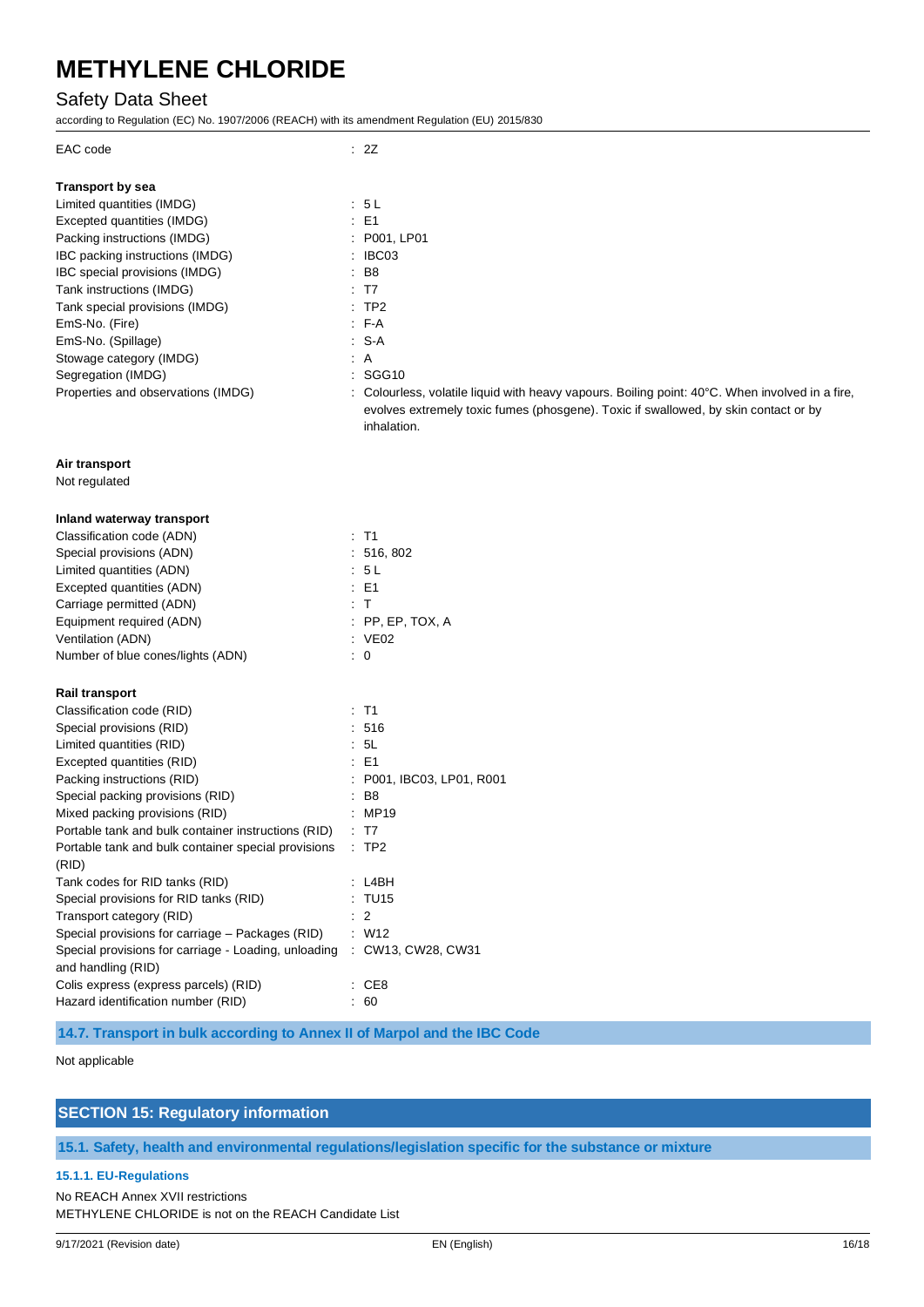### Safety Data Sheet

according to Regulation (EC) No. 1907/2006 (REACH) with its amendment Regulation (EU) 2015/830

METHYLENE CHLORIDE is not on the REACH Annex XIV List

METHYLENE CHLORIDE is not subject to Regulation (EU) No 649/2012 of the European Parliament and of the Council of 4 july 2012 concerning the export and import of hazardous chemicals.

METHYLENE CHLORIDE is not subject to Regulation (EU) No 2019/1021 of the European Parliament and of the Council of 20 June 2019 on persistent organic pollutants

Contains no substance subject to Regulation (EU) 2019/1148 of the European Parliament and of the Council of 20 June 2019 on the marketing and use of explosives precursors.

#### **15.1.2. National regulations**

**Germany**

| <b>France</b>                |                                                                                                                                                                                                                                                                                                                                                                                                                                                                                                                                                                                               |  |
|------------------------------|-----------------------------------------------------------------------------------------------------------------------------------------------------------------------------------------------------------------------------------------------------------------------------------------------------------------------------------------------------------------------------------------------------------------------------------------------------------------------------------------------------------------------------------------------------------------------------------------------|--|
| <b>Occupational diseases</b> |                                                                                                                                                                                                                                                                                                                                                                                                                                                                                                                                                                                               |  |
| Code                         | <b>Description</b>                                                                                                                                                                                                                                                                                                                                                                                                                                                                                                                                                                            |  |
| <b>RG 12</b>                 | Occupational diseases caused by the halogenated aliphatic hydrocarbons listed below: dichloromethane;<br>trichloromethane; tribromomethane; triiodomethane; tetrabromomethane; chloroethane; 1,1-dichloroethane; 1,2-<br>dichloroethane; 1,2-dibromoethane; 1,1,1-trichloroethane; 2-bromopropane; 1,2-dichloropropane; trichlorethylene;<br>tetrachlorethylene; dichloroacetylene; trichlorofluoromethane; 1,1,2,2-tetrachloro-1,2-difluoroethane; 1,1,1-trichloro-<br>2,2-trifluoroethane; 1,1-dichloro-2,2,2-trifluoroethane; 1,2-dichloro-1,1-difluoroethane; 1,1-dichloro-1-fluoroethane |  |

| Water hazard class (WGK)                                | : WGK 2, Significantly hazardous to water (Classification according to AwSV; ID No. 149)                                                                                                                                                                                                                                               |
|---------------------------------------------------------|----------------------------------------------------------------------------------------------------------------------------------------------------------------------------------------------------------------------------------------------------------------------------------------------------------------------------------------|
| Hazardous Incident Ordinance (12. BImSchV)              | : Is not subject of the Hazardous Incident Ordinance (12. BImSchV)                                                                                                                                                                                                                                                                     |
| <b>Netherlands</b>                                      |                                                                                                                                                                                                                                                                                                                                        |
| SZW-lijst van kankerverwekkende stoffen                 | : The substance is not listed                                                                                                                                                                                                                                                                                                          |
| SZW-lijst van mutagene stoffen                          | : The substance is not listed                                                                                                                                                                                                                                                                                                          |
| SZW-lijst van reprotoxische stoffen – Borstvoeding      | : The substance is not listed                                                                                                                                                                                                                                                                                                          |
| SZW-lijst van reprotoxische stoffen -<br>Vruchtbaarheid | : The substance is not listed                                                                                                                                                                                                                                                                                                          |
| SZW-lijst van reprotoxische stoffen – Ontwikkeling      | : The substance is not listed                                                                                                                                                                                                                                                                                                          |
| <b>Denmark</b>                                          |                                                                                                                                                                                                                                                                                                                                        |
| Danish National Regulations                             | : Young people below the age of 18 years are not allowed to use the product<br>Pregnant/breastfeeding women working with the product must not be in direct contact with<br>the product<br>The requirements from the Danish Working Environment Authorities regarding work with<br>carcinogens must be followed during use and disposal |
| Switzerland                                             |                                                                                                                                                                                                                                                                                                                                        |
| Storage class (LK)                                      | : LK 6.1 - Toxic materials                                                                                                                                                                                                                                                                                                             |

**15.2. Chemical safety assessment**

No chemical safety assessment has been carried out

### **SECTION 16: Other information**

| <b>Abbreviations and acronyms:</b> |                                                                                                 |
|------------------------------------|-------------------------------------------------------------------------------------------------|
| <b>ADN</b>                         | European Agreement concerning the International Carriage of Dangerous Goods by Inland Waterways |
| <b>ADR</b>                         | European Agreement concerning the International Carriage of Dangerous Goods by Road             |
| <b>ATE</b>                         | <b>Acute Toxicity Estimate</b>                                                                  |
| <b>BCF</b>                         | Bioconcentration factor                                                                         |
| <b>BLV</b>                         | <b>Biological limit value</b>                                                                   |
| <b>BOD</b>                         | Biochemical oxygen demand (BOD)                                                                 |
| <b>COD</b>                         | Chemical oxygen demand (COD)                                                                    |
| <b>DMEL</b>                        | Derived Minimal Effect level                                                                    |
| <b>DNEL</b>                        | Derived-No Effect Level                                                                         |